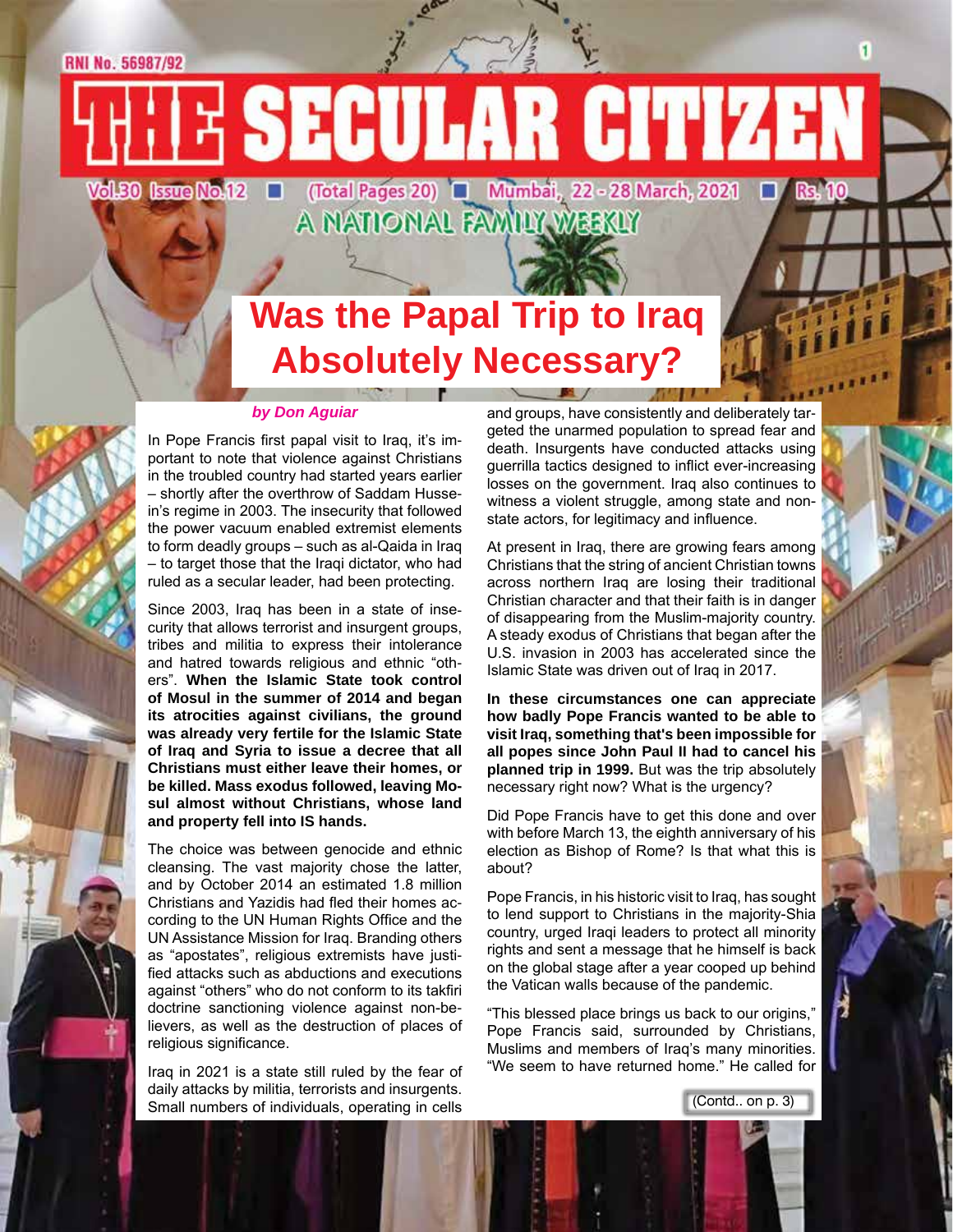### **Khela Hobe - Big Bengal Bout**

For better prospects in the BJP, many TMC MLAs and other leaders have forsaken Mamata Didi [the one woman army] but how many of them will be rewarded [or will remain dangling like Jyotiraditya Scindia], will be nice to watch. The biggest loss was that of Suvendu Adhikari – her one time trusted and very capable aide who has boasted of his strong Nandigram bond. He has gone on record to say he will win handsomely by a margin of not less than 50,000 votes or will quit politics. The BJP was naturally elated and felt that Didi will meekly allow her one time aide, a walkover. The party forgot that she is a street fighter who had taken on the might of the Communists.

Mamata Banerji has taken the fight not only to the BJP doorstep but has actually dared all three biggies – PM, HM and her former aide. By announcing that she will herself fight from Nandigram [and no where else] even before the BJP could make up its mind, she has caught the saffron party unawares. Now they are saying that she has abandoned her former constituency for fear of losing it and taken shelter in Nandigram. By saying so, the BJP is admitting that she will win in Nandigram. The BJP is actually stunned because they realize she must be more than confident to take on Adhikari backed by the might of the BJP and money power. They are not yet saying that Narendra Modi, Amit Shah and Mr Nadda will campaign in Nandigram. She has dared Narendra Modi for a one-to-one debate. Remember, in the past, BJP had dared Rahul Gandhi likewise and when he did not take up the challenge they said he was scared. If the PM does not accept Didi's challenge now, will it mean he is scared? BJP needs to answer.

Like the Hyderabad Municipal election, the BJP will place its entire resources at the disposal of the Bengal BJP to ensure that there is a regime change in Bengal. With the Congress and the Communists also in the fray, the BJP fancies its chances even more. The party, in a carefully crafted strategy, has played the Hindutva card to its advantage. Mamata walking out from the dais just because some people in the crowd shouted 'Jai Shri Ram' has given the BJP a handle on her appeasement politics.

# **VIEWS on NEWS**

The incident in which Mamata was said to have been injured appears to be overblown. That she is injured is not disputed but the cause is. Perhaps she went overboard by saying BJP goons pushed her while the truth may lie elsewhere. By saying it was a staged drama; the BJP has shown itself in poor light. It would have been more appropriate if the PM or the HM had to tweet and wished her a speedy recovery. That would have enhanced the stature of these two leaders. Leader after leader called the whole episode a drama. Even the Congress joined the chorus while the official party spokesperson preferred to wait for the investigation. As usual there is confusion in the Congress even over this issue.

Undoubtedly, the election in Nandigram has acquired more interest than the whole of Bengal. The TMC loss in Bengal will first decide the fate of the goto-man Prashant Kumar who is drawing up a strategy for the TMC. He has decided to quit if BJP crosses 100. On the other hand, even if TMC wins with a majority and loses the Nandigram seat, it will be a huge set-back for Mamata. Now if Suvendu Adhikari loses this election in Nandigram, his political value to the BJP will diminish significantly. Viewed from an independent perspective, Nandigram will be a make or break election for Didi and Suvendu. On the other hand, her win in Nandigram plus majority in assembly, can make her a highly potential opposition PM candidate for the 2024 general elections. No wonder of late, Mamata is being aggressively targeted by the top BJP leaders more than Rahul Gandhi. Now you know why. \*\*\*\*\*

### **India's amazing Test wins**

Wrapping the India-England Test series 3-1 within three days, India entered the coveted WTC final to meet the Kiwis for the cup. The manner in which this test was won by an innings and 25 runs shows the total dominance of the Indian team over their rivals who were outplayed in all the departments of the game. This victory comes soon after a convincing win in the second test which was wrapped up within two and half days. To that extent the rival Captain's observation that the spectators



were robbed of the full five days play can be seen more as a diversion of attention from the total rout. This would have been true if the home team had to lose. When the home team comes out triumphant, people do not mind if the game is over in two or three days. One should not forget that the visitors had won the first test. The Englishmen, barring a few, looked like members of their A team. Even those would have faced the spin attack better. They simply surrendered, innings after innings, without any resistance or application to remain at the crease. Their bowling was better but the frequent chopping and changing the team composition may have significantly contributed to their downfall. The T-20 is evenly poised.

This test series has shown how you can rise from the ashes. Remember this was the same team which was all out for 36 in Australia and after that, like a wounded tiger, it overpowered the Aussies and then did likewise with the Englishmen. Notably, Axar Patel with 27 wickets in his maiden test series, stands out. Others like Washington Sunder, Rishabh Pant and Siraj performed exceedingly well. The toast of the series was Ashwin with 32 wickets. Virat Kolhi fell far short of expectations. Series win saved him from intense scrutiny by his detractors. Remember matches used to end up in dull draws and viewers used to only patronize ODIs and T-20 games. Today things are different with most players being exposed to the IPL. By the way, there was controversy over naming the erstwhile Motera stadium after Narendra Modi – a serving Prime Minister. Normally one end of the wicket is always referred to as the Pavilion end. This time around, one was 'Reliance end' while the other was 'Adani end'. They should have named one end as 'Suit' and the other 'Boot'. Surprisingly Rahul Gandahi did not tweet on this.

2 **THE SECULAR CITIZEN 22-28 March 2021**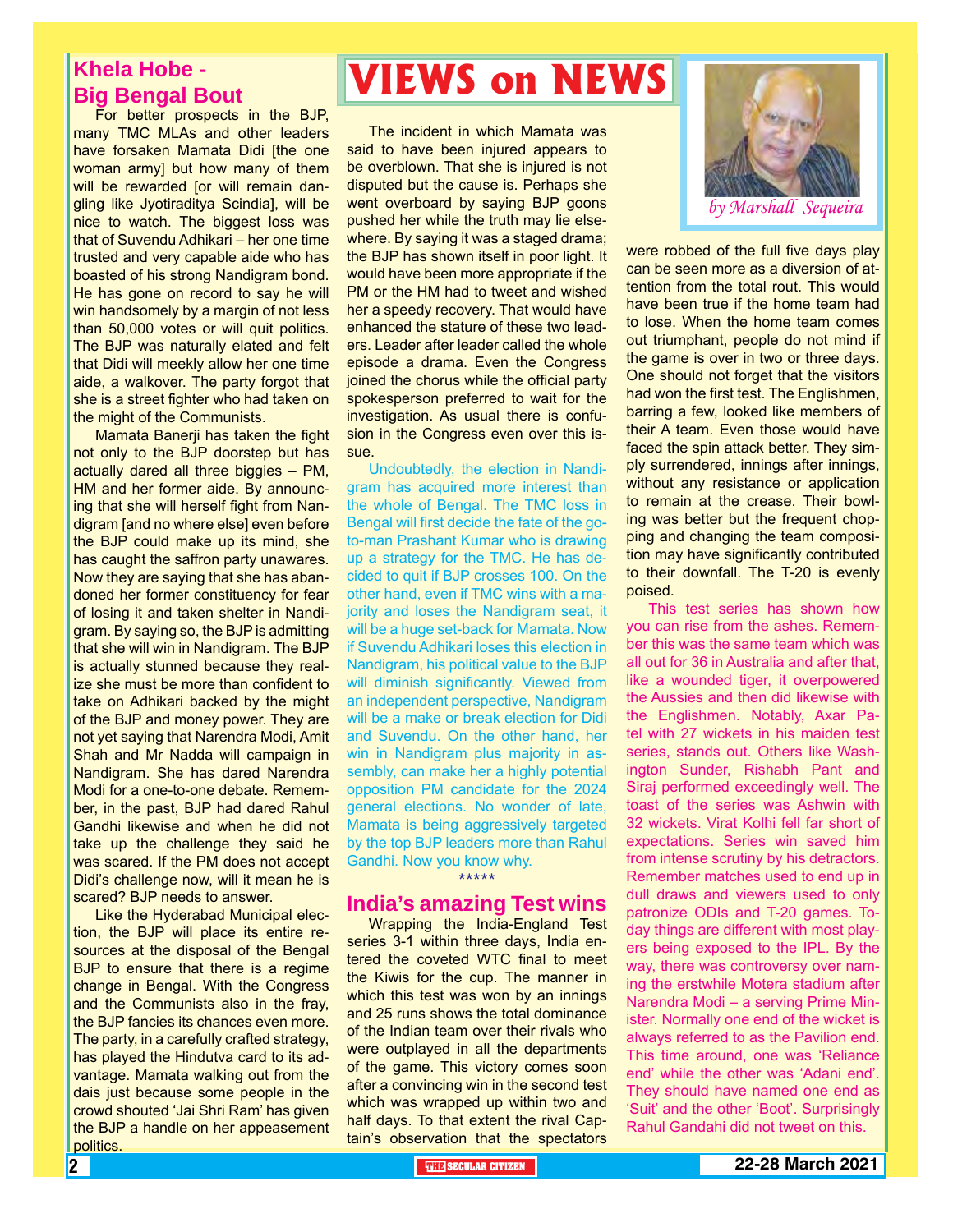| <b>THE SECULAR CITIZEN</b>                                                                                                                                                                                          | <b>Advertisement. Tariff</b><br>Over all size 21.5 cms x 27cms $\bullet$ Print area 18 cms x 25.5 cms                                                                                                               |
|---------------------------------------------------------------------------------------------------------------------------------------------------------------------------------------------------------------------|---------------------------------------------------------------------------------------------------------------------------------------------------------------------------------------------------------------------|
| A NATIONAL FAMILY WEEKLY<br>Vol.30 Issue No.12 March 22-28, 2021<br>$Rs.10/-$                                                                                                                                       | Full pg. back Colour (19 cms x 24 cms)<br>18.000<br>Rs.<br>Center spread colour(39 cms x 23.5 cms<br>18.000<br>Rs.<br>Full pg. inside Cover colour(18 cms x 24 cms)<br>12,000<br>Rs.                                |
| 99, Perin Nariman Street, Fort, Mumbai - 400 001.<br>Mobile: +91 9820485389 / 9820473103<br>E-mail: secular@sezariworld.com / seculardivo@gmail.com<br>Website: www.sezariworld.com                                 | Full pg. inner colour (18 cms x 24 cms)<br>10,000<br>Rs.<br>Half pg. Colour (18 cms x 12 cms)<br>6,000<br>Rs.<br>Full page B/W (18 cms x 24 cms)<br>7,000<br>Rs.<br>Half page B/W (18 cms x 12 cms)<br>5,000<br>Rs. |
| <b>Editor: LAWRENCE COELHO</b><br><b>Subscriptions Rate:</b><br><b>E-paper Edition</b><br>One year (anywhere in India) Rs. 500<br>sent anywhere in the<br>Two years (anywhere in India) Rs.1000<br>world (by email) | <b>Small Size Ads B/W</b><br>12 x 12cms Rs. 2400 • 6 x 24cms Rs. 2400<br>18 x 6cms Rs. 1800 • 6 x 12cms Rs. 1200<br>6 x 6cms Rs. 700                                                                                |
| Five years (anywhere in India) Rs. 2000<br>One year<br>Rs. 600 or US \$15<br>One year (outside India) Rs. 3500                                                                                                      | <b>Matrimonial Classifieds:</b><br>• Rs. 500 per insertion (for 35 words) (includes box no.)<br>• Rs. 3000 for 12 insertions. (1 year The Secular Citizen FREE)                                                     |
| Digital copy of <mark>珊瞎SECULAR CITIZEN</mark> now available through WhatsApp / Email for subscribers                                                                                                               |                                                                                                                                                                                                                     |

**worldover.** Send in your request to : **+91 - 9820485389 or secular@sezariworld.com**

Our bank account details for Fund Transfer : Account Name: The Secular Citizen, Current Account No. 03552000006744, Bank: HDFC Bank, Branch : CST - Mumbai VT, ISFC code: HDFC0000355

(Contd.. from p. 1)

peace and love, and in doing so realized a dream harboured by John Paul II, who planned to visit Iraq himself, before tensions forced him to cancel more than 20 years ago.

Pope Francis in his first official speech, addressing Iraqi President Barham Salih, other government leaders and diplomats serving in Iraq at the Presidential Palace, called for solidarity and the need to rebuild well, so that all can enjoy a dignified life. "May there be an end to acts of violence and extremism, factions and intolerance! May room be made for all those citizens who seek to cooperate in building up this country through dialogue and through frank, sincere and constructive discussion.**" He tried to make the most of the moment, and said that "the greatest blasphemy" was the act of "hating our brothers and sisters." "Hostility, extremism and violence are not born of a religious heart: They are betrayals of religion". "We believers cannot be silent when terrorism abuses religion." He also spoke of injustice and the dispossessed. "All too many people lack food, medicine, education, rights and dignity," and denounced the trend to manipulate religion to suit the nefarious ethos of terrorism. "Our gathering here today shows that terrorism and death never have the last word."**

None of Pope Francis's journeys have taken him as close to the site of the roots of monotheistic religions as the windswept plain in southern Iraq with the remains of a 4,000-year-old temple dedicated to a moon god. It was in Ur that the faithful believe God revealed himself to the Prophet Abraham, known since as the father of monotheistic religions.

It was here, last Saturday 6 March, that pope Francis made a pilgrimage in the footsteps of Abraham and spoke within sight of the ziggurat there, a stepped pyramid topped by a temple — the remains of the neo-Sumerian capital where tradition has it that Abraham was born. "Here where Abraham our father lived, we seem to have returned home," and that God, who had promised a 100-year-old Abraham that he would have children, told the prophet to look up to the sky and count the stars. "In those stars he saw the promise of his descendants — he saw us," surrounded by Muslim and Christian leaders and representatives of ancient religious minorities, the pope said.

Pope Francis visited the cities of Erbil, Mosul and Qaraqosh, where he renewed his call for fraternity, hope and peace. He then travelled to Mosul, where, in the midst of the devastation wrought by ISIS, he prayed for peace for victims of the war in Iraq and throughout the Middle East. At the Church of the Immaculate Conception,

in the northern Iraqi town of Qaraosh, the Pope met with members of the local Christian population, urging them to rebuild their communities based on forgiveness and fraternity. **He said in his homily, "Today I can see at first hand that the Church in Iraq is alive, and that Christ is alive and at work in this, His holy and faithful people."**

Since, everything went well and everyone returned to Rome safely, this 2021 papal visit to Iraq will be racked up as a monumental success. And, hopefully, that will open the door for greater international assistance, friendship and confidence for that badly battered country and its people.

**Over the course of three days, the pope travelled across the country as no foreign head of state has done for years. He went to several different towns and cities in full view of all. The pope's visit is a show of solidarity with the country's remaining Christians, whose numbers have shrunk to less than one-third of the 1.5 million who lived there in Saddam Hussein's time.**

One thing is for sure, this pope is showing the world what it means to put aside fear and take a risk on building peace and friendship. And, in these circumstances, it looked like a huge risk.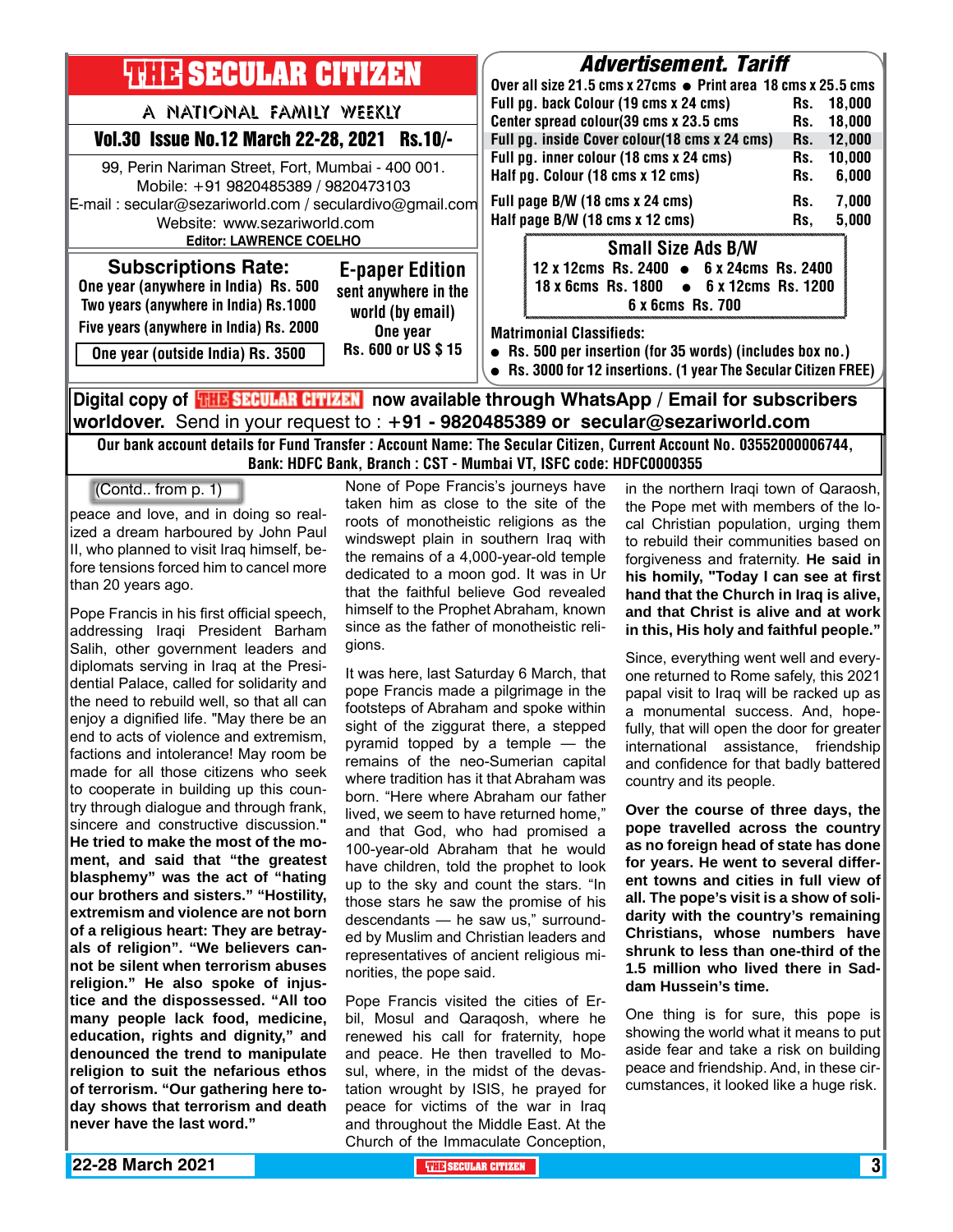# **Women's History Month!**

### **by DR. HAZEL COLASO**

**D**uring the month of March,<br>we give extra attention to the<br>amazing accomplishments of<br>strong and determined women! We we give extra attention to the amazing accomplishments of strong and determined women! We have just celebrated International Women's Day on 08 March 2021. But since 1987, the United States proposed and was adopted by the United Nations, that March should be designated as Women's History Month! - Every woman has a story to share; and what a better way to remember this month, for the Blessed Virgin Mary also has an incredible event to relate – The Annunciation – the Noble Gift of her Son Jesus (Luke 1:26-38).

#### **History and Theme for 2021:**

Women's History Month grew out of a weeklong celebration of women's contributions to culture, history and society; originally organized by Schools in California in 1978. Presentations were given, and hundreds of girls participated in a "Real Woman" essay contest! Parades were also held.

The theme for 2021 is a continuation of 2020's "Valiant Womenof the Vote: Refusing to Be Silenced!" This theme recognizes the 'Battle for Women's Suffrage' gained in 1920 through the 19th-amendment. So now we can proudly celebrate women in sport, arts, science, politics, law, finance, economics, and other fields!

### **NAWSA and World Wars!**

The National American Woman Suffrage Association (NAWSA), with 2 million members joined forces with women Doctors! At its December 1917 meeting, NAWSA pledged \$175,000 to sponsor an all-female team of Physicians, nurses, and support personnel to build Staff and Hospitals in occupied France – The Women's Oversea Hospital Units!-78 women Doctors, and their skilled assistants risked their lives under NAWSA's suffragist banner in World War I.

The Soviet Union especially mobilized its women – Upward of 800,000 would enlist in the Red Army, more than half serving in front-line units. The most dreaded were the female pilots, the 588th-Night Bomber Regiment, which the Nazi's called theNachthexan or Night Witches! They flew more than 30,000 missions and dropped more than 23,000 tons of bombs; 30 of them were killed, and 24 received the Hero of the SovietUnion Medal, the nation's highest award for valor, in what was referred to as the Great Patriotic War! The Auxiliary Territorial Service (ATS), units of anti-aircraft women popularly known as Ack-Ack-Girls served with their male counterparts. By the war's end, more than 74,000 British women were serving; 399 were killed or wounded in combat. Also, tens of thousands of American women courageously served as nurses, with more than 1,600 earning medals and citations-all in the spirit of the legendary Florence Nightingale! Virginia Hall, the 'Limping Lady' organized sabotage and rescue operations in occupied Normandy, paving the way for the Allied invasion – D-Day!

### **US Patent report 2020!**

According to the above report, more women are filling for patents. Below are 'seven wonder women' who have made our lives easier and safer through …

\*Disposable Coffee Filters – Melitta Bentz launched a line of drip-coffee makers and filters in 1909. Her company now produces nearly 50 million coffee filters daily.

\*Modern Dental Fillings – Dr. Sumita Mitra began exploring nanoparticles and their potential use in Dentistry. Her research led to the development of Filtek, a much stronger tooth-like composite filling. As a tribute, she was inducted into the National Invention Hall of Fame in 2018.

\*Non-Reflective Glass – Katharine Blodgelt in 1918 specialized in monomolecular coatings which led her to create super-thin glass coatings that prevented glare and reflection. Engineers use this technology on periscopes and airplane spy cameras. Later, this knowhow became a popular coating for microscopes, glasses, projectors and more.

\*User-Friendly Diabetes Testing – Helen Free created one of the first urine-based medical tests in 1956 – Clinistix, a home test for diabetics to monitor excess sugar their urine. \*Dishwashers – Josephine Cochrance patented the first mechanical dishwasher in 1886, marketing it to Hotels, Restaurants and Hospitals – now purchased by Howard Manufacturing Company.

\*Home Security Systems – Marie van Brown's invention is utilized by Doctors and Businesses to prevent or to stop robberies. A number of Security System creators recognized her device as the grandmother of their security tools!

\*Modern Medical Syringes – Letitia Geer revised the syringe's design which could be operated with one hand! The US Patent Office accepted Letitia's unique application, for which she was awarded a patent in 1899.

**Conceptual Conclusion** – In the celebration of Women's HistoryMonth, there are at least four ways to intellectualize their great historical adventure! \*Study women who have made history, created inventions, or spread exclusive ideas! \*Learn about the important roles that females have played in society! \*Research the current issues girls especially face in the modern world! \*Interview significant women in your life to learn their stories!

As Scripture declares: "Strength and dignity are her clothing; and she laughs at the time to come! She looks well towards her household and does not eat the bread of idleness. Her children rise up and call her blessed!" (Proverbs 31:25-28).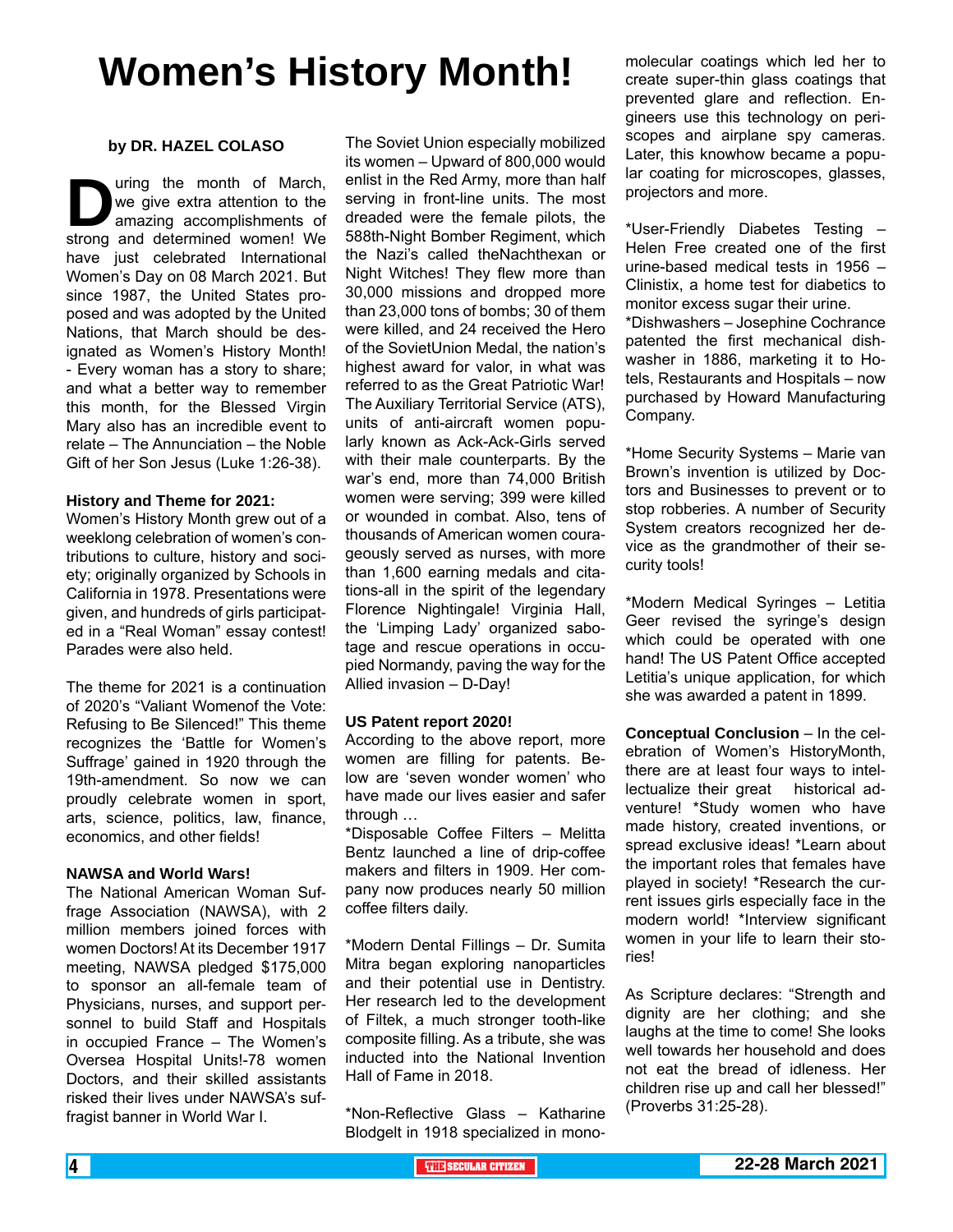

### **Step-motherly treatment for EPS pensioners continues**

As of now, there appears to be no immediate relief for lakhs of pensioners under the Employees Pension

Scheme 1995 (EPS- 95) after Union Labour minister categorically stated in the Rajya sabha, that any increase in the minimum pension of Rs 1000/ p.m. of pensioners under EPS -95 will amount to compromising on the viability of the scheme and putting an additional burden on the exchequer. It is pertinent to note that the minimum pension of Rs 1000/p.m.came

### **Interaction programme by Maharashtra Christian United Forum**



Mumbai, March 12: The meeting & Interaction programme of Christian leaders of all denominations was convened by Smt. Janet D'souza convener of Maharashtra Christian United Forum at Islam Gymkhana Mumbai with the Newly appointed President of Mumbai Congress Shri Bhai Jagtap, Shri Nasim Khan Former Minority Affairs Minister and Working President of Maharashtra Pradesh Congress Committee and Shri Charan Singh Sapra Working President of Mumbai Congress.

The forum consisted of Rev. Fr. Simon Lopes Jt. Secretary of Archdiocesan Board of Education, Shri Albert D'souza Advisor to the Higher Education Christian Colleges and Chairman Model Co-op. Bank Ltd., Paster David Tribhuvan of New life Group, Shri Vincent Mathias Founder Chairman

Christian Chambers of Commerce & Industry, Raphael D'souza President of Bombay Catholic Sabha and various heads of Churches and N.G.O's working for Christian in the city of Mumbai.

Various Issues and Concerns were raised by the Community like renewal of lease of Institution implementation schemes of the government for minority action in case of Persecution of religious places & people, allotment of Burial places, Representation of Christian in government as well as party positions etc.

Mr. Bhai Jagtap assured the Forum of resolving the issues put up by them taking delegation in the concerned ministers and also assured Representation to the Christian Community. *(By Ronida, Mumbai)*

into force only from Septembet 2014. Prior to that, lakhs of pensioners were receiving a measly pension of around Rs 300/ p.m. The central govt it seems has all the money in the world to pay the 6th and 7th Pay commission recommendations, as well as the increase in dearness allowance from time to time to state and Central govt pensioners, except to those under the EPS-95 scheme. Why has nothing been done over the past 25 years to work out a viable scheme to end this step-motherly treatment? And how does the govt expect pensioners under EPS- 95 to survive on a measly Rs 1000/ p.m. when the cost of living has hit the ceiling and taxes are being relentlessly imposed on the common man.

> *—A. F. Nazareth, Alto Porvorim, Goa*

### *<b>THIT'S SECULAR CITIZER*

News item, Articles, Stories, Opinion, interview, Poems, etc. can be sent by

WhatsApp: +91 9820485389

Email:

secular@sezariworld.com news@sezariworld.com seculardivo@gmail.com

by Post **The Secular Citizen** 99, Perin Nariman Street, 1st Floor, Fort, Mumbai 400001

Wedding Invitation, Christening, First Holy Communion, Mortuary Cards & Religious Goods Contact:

**David & Company** Rivendell House, 1st Floor, 650, J. S. S. Road, 2nd Dhobitalao Lane, Mumbai 400002 Tel.: 22019010 / 2205 7394 2206 0344 / 22079592

Email:davidprinters@gmail.com www.davidcompany.com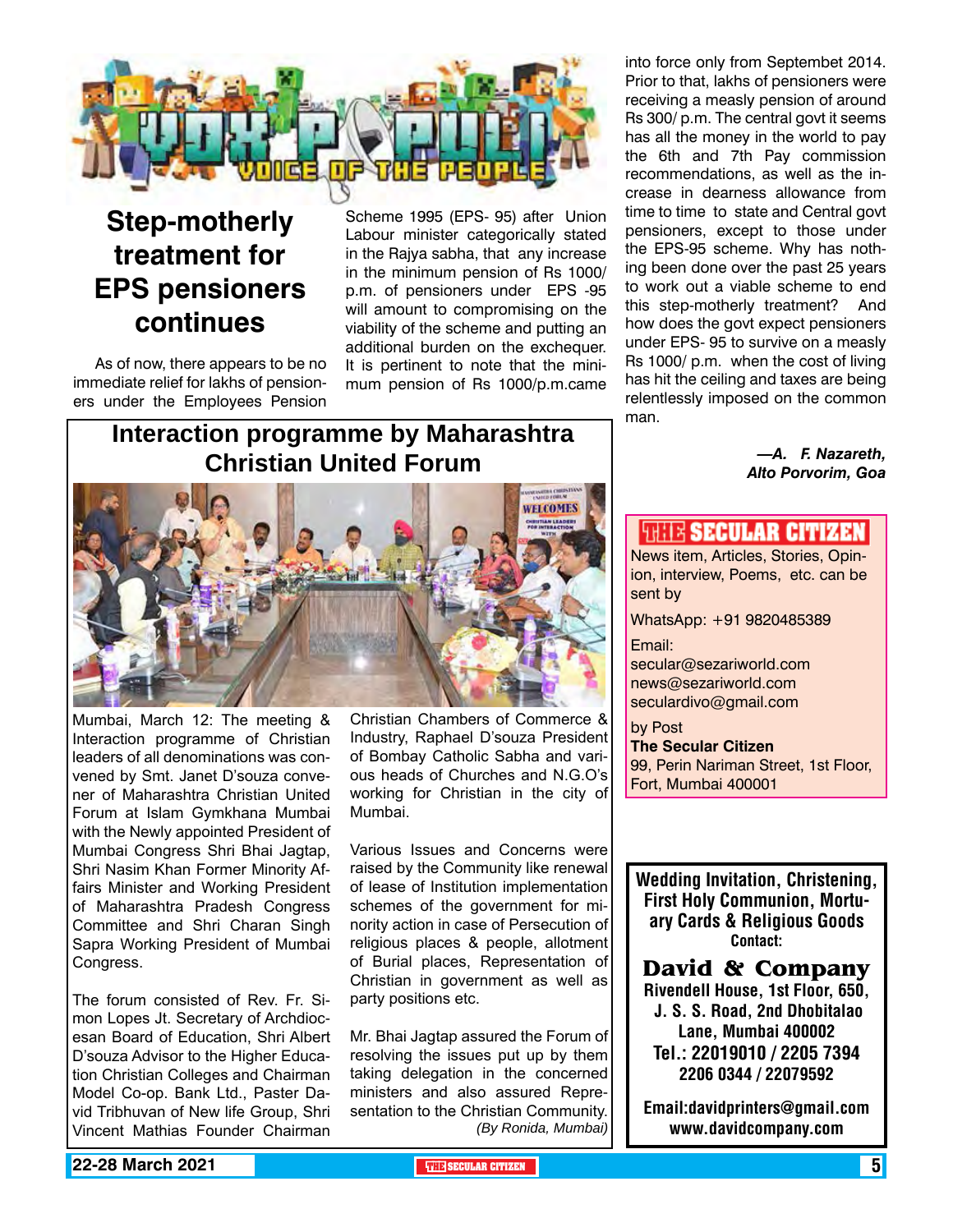## **Palm Sunday, Prelude To His Passion**

### **Sixth Sunday in Lent**

**Palm Sunday begins the celebration which opens the Church's liturgy for Holy Week.** tion which opens the Church's liturgy for Holy Week.

The Christian Faith is comfortably unchanging. The nature of salvation and the history of Christ's Passion to the Resurrection is the basic tenet of the faith. Jesus, is the atoning lamb of God. The Acclamation this Sunday says that God had exalted His Son and bestowed on him a name above all names. (Phil. 2:9)

"At the name of Jesus every knee should bow, in heaven and on earth and under the earth." (Phil. 2:10) Palm Sunday is the time to prepare: a prelude to his Passion, Death and Resurrection.

Jesus prepares his messianic entrance into the city of Jerusalem, the city of "his father David" (Lk. 1:32). The crowd followed him through the heat and dust of the noon day sun, and when they reached Bethphage close to the Mount of Olives, the Lord

Jesus stopped. "It was two days before Passover and the feast of Unleavened Bread" (Mk. 14:1)

On the first day of Unleavened Bread when the Passover lamb is sacrificed the BY MELVYN BROWN rate the kingdom of God on disciples of Jesus asked

him, "Where will you have us go and prepare for you to eat the Passover?" (Mk. 14:12)

Jesus took aside two of his disciples and instructed them: "Go into the city, and a man carrying a jar of water will meet you; follow him, and wherever he enters, say to the householder. "The Teacher says, where is my guest room where I am to eat the Passover with my disciples?" (Mk. 14:13-15). This

was done and completed according to the wish of the Master.

Two other disciples were sent to a village opposite the Mount of Olives. "You will find an ass tied, and a colt with her, untie them and bring them to me. If anyone says anything to you, you shall say, 'the Lord has need of them', and he will send them immediately." (Mat. 21:1-3).

Jesus was calmly preparing his entry into Jerusalem. He was going to manifest the coming of the kingdom "by the Passover of his Death and Resurrection" (CCC.560). At this point it would be a welcome insight to recall the words of the late Pope John Paul II: "The whole Christ's life was a continual teaching: his silences, his miracles, his gestures, his prayers, his love for people, his special affection for the little and the poor, his acceptance of the total sacrifice on the Cross for the redemption of the world and the fulfillment of Revelation. (John Paul II, CT9).



Jesus sat in deep thought in the house of Simon at Bethany. The Christ of faith, from Jewish prophet to Christian savior, was now at the peak of his mission to inauguearth. Jesus of Nazareth

would have to endure all the pain and suffering that he was able to bear. A woman stepped into the room where Jesus sat at the table. In her hand she brought "a jar of ointment of pure nard, very costly, and she broke the jar and poured it over his head" (Mk 14:3).

Many of those present in the room were not too pleased at the woman's action. "Why was the ointment thus



wasted? For this ointment might have been sold for more than three hundred denari, and given to the poor". (Mk. 14:4) On hearing this Jesus turned to them and said, "…she has done a beautiful thing to me…. For you always have the poor with you… but will not always have me". (Mk. 14:7)

This woman was special to the prelude of Christ's Passion. And Jesus added, "She has done what she could; she has anointed my body beforehand for burying". (Mk. 14:8) Then Jesus went on to say, "And truly, I say to you, wherever the gospel is preached in the whole world, what she has done will be told in memory of her". (Mk. 14:9).

In the meantime the crowds outside waited to witness and join in the triumphal entry of Jesus into Jerusalem. They brought fresh green palms, and their voices were loud in praise of the Lord our God. "….they took branches of palm trees and went out to meet him, crying, 'Hosanna! Blessed is he who comes in the name of the Lord". (Jn.13:12-13).

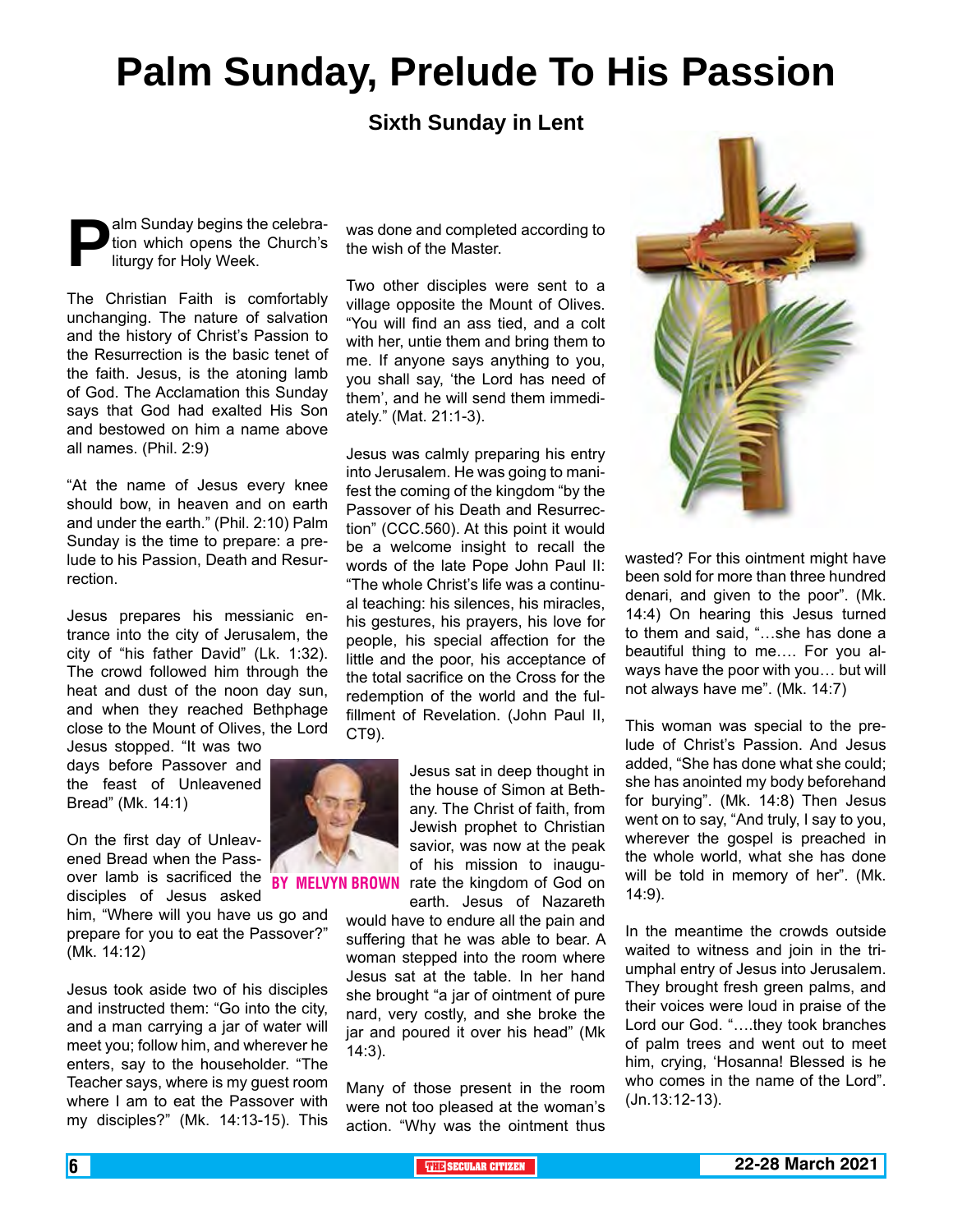## **Father Aniceto Nazareth – A Gem like no other!**

Innumerable are the people who will<br>grieve the passing of Father Aniceto<br>Nazareth into eternity. Priests, nuns<br>and lay folk alike will miss the man nnumerable are the people who will grieve the passing of Father Aniceto Nazareth into eternity. Priests, nuns who made music flow like a paen to the Lord and like a shower of soothing comfort on troubled souls!

#### *Long innings…*

From Organist at the 38th International Eucharistic Congress at the Oval in 1964 to Director of the Papal Choir for the Apostolic Visit of Saint John Paul II to Bombay in 1986, Aniceto could be said to have come a long way! Father Aniceto made music come alive not merely by his compositions and conducting but by giving choristers a kind of a grounding in the nuances of sacred music that emanate from understanding what the Liturgy was all about.

Not one to hog the limelight, Aniceto studiously trained laymen and women to conduct choirs as was evident from the fact that we had no less than 4 lay persons conducting the huge 5-voice

choir that lead a massive congregation in active participation in the Pontifical Mass at Shivaji Park with such verve that, after the dust had settled on the Papal Visit, on the request of a large of choristers. he decided to form what came to be known as the PRO-CLAIMERS choir which went about demonstrating across

the archdiocese how soulful choral singing could lead the congregation to benefit tremendously from active, wholehearted participation in the celebration of the very source and summit of all Christian worship, viz, the Holy Sacrifice of the Mass. Along the way he so encouraged more layfolk to take to conducting, that I myself had the joy and privilege of conducting the Proclaimers in singing BLESSED ARE



YOU LORD, HOLY, HOLY HOLY and YOU ARE A CHOSEN GENERATION in several parishes.

### **Creativity in Liturgy & music!**

Father Aniceto was an organist par ex-

by Ladislaus L D'Souza

cellence! Any wonder then that he conducted Keyboard work-

shops that went on to help a number of youngsters to learn to play the Organ at a measly fraction of what one would pay professional trainers. As a composer he was without peer in that he showed us how to take the classics and adapt them to church music needs –

as he did with Handel's Hallelujah for the Gospel acclamation!

The passionate love of Father Aniceto for music was inseparable from his love for the Church's Liturgy. Deeply desirous of infusing all and sundry with that love, he went on to initiate the BA-SIC COURSE IN LITURGY that made the Liturgy of the Mass come through as so meaningful as to instil in those of us who participated in that course a lifelong love for the beauty and nuances of the Mass. As one of the 10 to have graduated with Honours from the course, I had the joyful privilege of being one of the four to speak at the graduation function presided over by Bishop Bosco Penha, my topic being "Dabar" – the 'good word'!

### **As grateful hearts made graceful music…**

The function held at the Seminary three years ago to felicitate him on his 80th birthday was an amazing experience, witnessing not merely lay-folk but priests and bishops putting in their best into the choral music festival that the evening turned out to be! It was obvious that Father Aniceto Nazareth had had a tremendous impact on a cross-section of Catholics, an impact that wouldn't be forgotten in a hurry. Clearly, his departure from our midst leaves a void difficult to fill – for the simple reason that they don't make liturgists and musicians like him anymore!

#### **Until we meet again!**

Au revoir Father Aniceto! As you ascend the stairs to your rightful place in the presence of the Lord, there to rest in peace, may the angels go with you, singing with you as you go to take the place where Heavenly music waits for the golden Midas touch that the Lord himself has blessed your fingers with! Indeed! Though our hearts ache at your going, we rejoice that He, who you lead so many to make music to, has called you out of darkness into his marvellous light!! And when you are finally in His presence, remember before him us whose lives you've so lovingly touched by showing us the reality of His presence in Time! Amen! And until we join you in your Heavenly chorus…. Hallelujah!!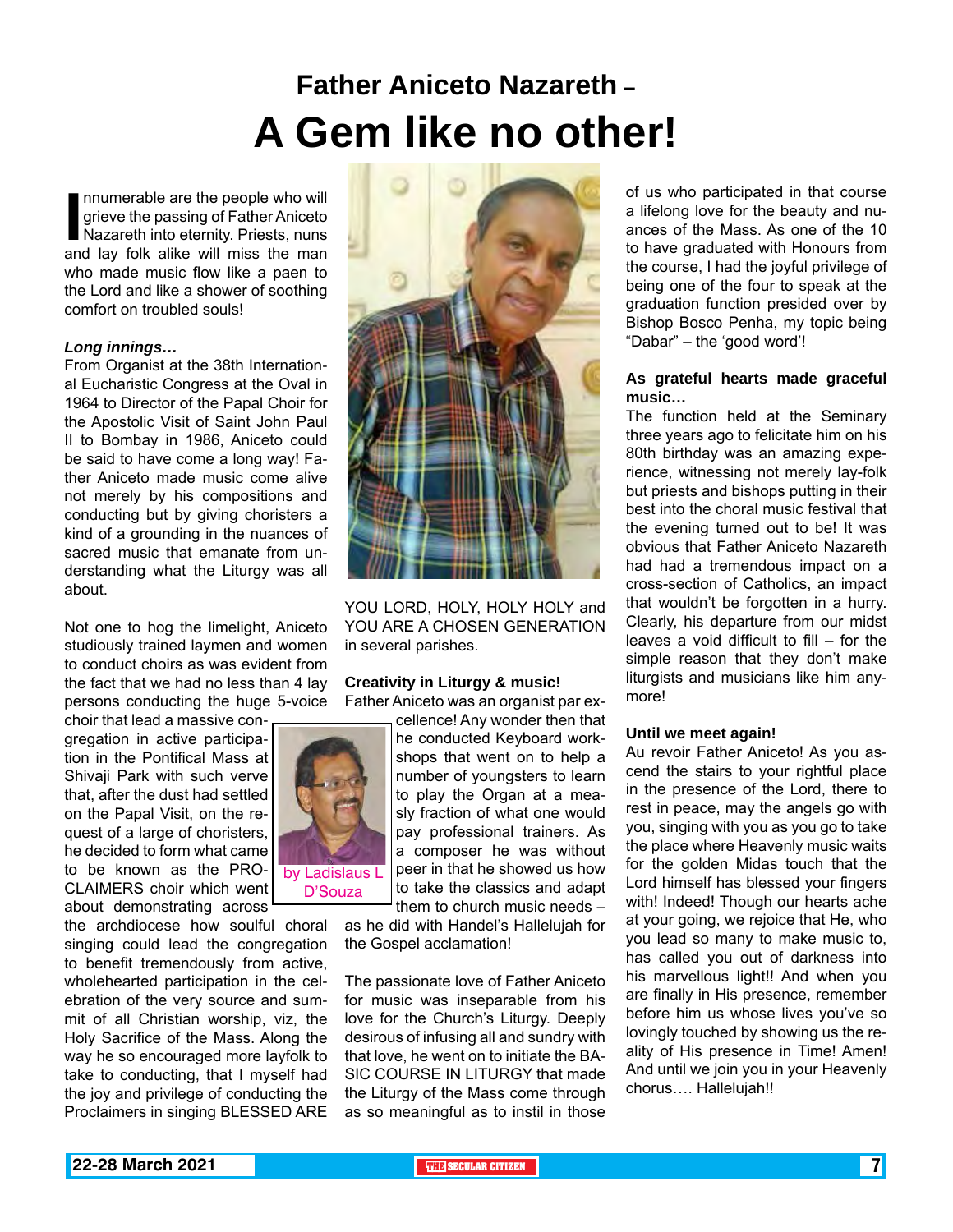### **The Teacher & The Peon** *(Concluding part of the Trilogy "Love's Dark Secrets" & "Love Jihad- Catholic Style")*

*Tubal Cain was a man of might In the days when the earth was young. Tubal Cain faded into the twilight By the queen bee he was stung!*

The first two lines of the verse are from a poem that I recall from childhood. The second two lines are my own creation in adulthood. Who was Tubal Cain anyway?

If we take the Genesis account of creation literally, then he is the seventh generation offspring of Adam and Eve, the son of Lamech and Zillah.

He is described as "the ancestor of all who work copper and iron" (Gen 4:22). He is therefore believed to be the first iron smith or metallurgist. a profession that required immense physical strength.

Why then has Tubal Cain faded into the twilight, and who is the queen bee that stung

him? As the human race evolved into a patriarchal society, it was characterized by male physical strength – that of the iron smith, the warrior and the hunter. Where are they today? Brawn has been replaced by brain. One does not require physical strength to be a metallurgist. Nor to press a button, to release a missile or a weapon of mass destruction. Not even for meat. You can pick it off the shelf in a supermarket or a butcher's shop. The physical strength of Tubal Cain has become redundant. He has faded into the twilight.

What is the role of the queen bee - the feminine? Men are inclined to work in short bursts of intense energy. After that they need to rest or take a break for a cigarette. This attitude is even expressed in male sexuality. In contrast the queen bee, the female psyche, is more disposed to diffused and sustained energy, again also characterized in their sexuality. The modern

world is more attuned to diffused and sustained energy, be it the operation of a computer or a factory assembly line. The man soon gets bored as he seeks novelty, but a woman can continue pursuing the same monotonous action without ennui.

This is one of the reasons that many employers prefer women. They tend to be more loyal and persevering, not seeking change and novelty the way men do. The queen bee has triumphed over Tubal Cain, reducing him to a mere drone.



by chhotebhai \*

As a natural consequence woman today are in many areas better employed than men. Going by the results of public exams, they are also doing better in education. The bottom line is that, given equal opportunities in both education and employment, the femi-

nine is the stronger sex. Verily, Tubal Cain has faded away.

These changed equations have had a huge impact on the marriage market, and get accentuated further in small communities, like the Catholic Community in India. In my previous article I had referred to the book on Mixed Marriages (MMs) in the Agra Ecclesiastical region by Rev Dr. Maxim D'sa. He had identified 28 factors that result in MMs. I will dwell on just two – education and employment.

My first experience of Gender Disparity (GD) in the Catholic community is when I was working in then Bombay in 1971-72. I was then living in Vakola, Santacruz (E) that had many slums. I was active in the Legion of Mary and made weekly visits to those living in the slums. I was surprised to find many families with house-husbands. The women were away in the Gulf region, mostly working as housemaids, and sending money home. How much of that money was spent on the home or on booze was a moot question. The woman had become the provider and the man the dependant.

A few years later I became the Founder Secretary of the U.P. Regional Youth & Vocations Bureau. One of my first observations again was of GD. The girls were far better educated and gainfully employed than the boys. There were reasons for this, other than what is applicable across modern society. The girls studied in convent schools/hostels, where they got personalized attention from the sisters. In contrast in parish schools/ mission hostels, there was usually just one priest and possibly a seminarian doing regency, to minister to them. It was never the same. So girls easily outperformed the boys of the miniscule community.

Then came employment. At that time church-run institutions were the major employers of youth. Most Catholic institutions stopped at Class 12. At that point a girl could get admission for teacher's or nurse's training and get gainfully and respectfully employed; both in church run institutions and outside. What of the boy who had passed Class 12? At most he could get a job as a peon or a driver, unless he was lucky enough to go to a technical institute run by the Salesians.

The sum total was that the girl was a teacher at a desk in a classroom, while her brother was employed in the same institution sitting on a stool outside the Principal's office. A further consequence was that the girl had a higher emotional quotient than the boy. I know times have changed and both job and educational opportunities have increased. Yet the GD is still very marked. This is evident again in parish choirs and youth groups. The girls vastly outnumber the boys.

(Contd.. on p. 9)

**8 <b>THE** SECULAR CITIZEN **1 THE** SECULAR CITIZEN **1 22-28 March 2021**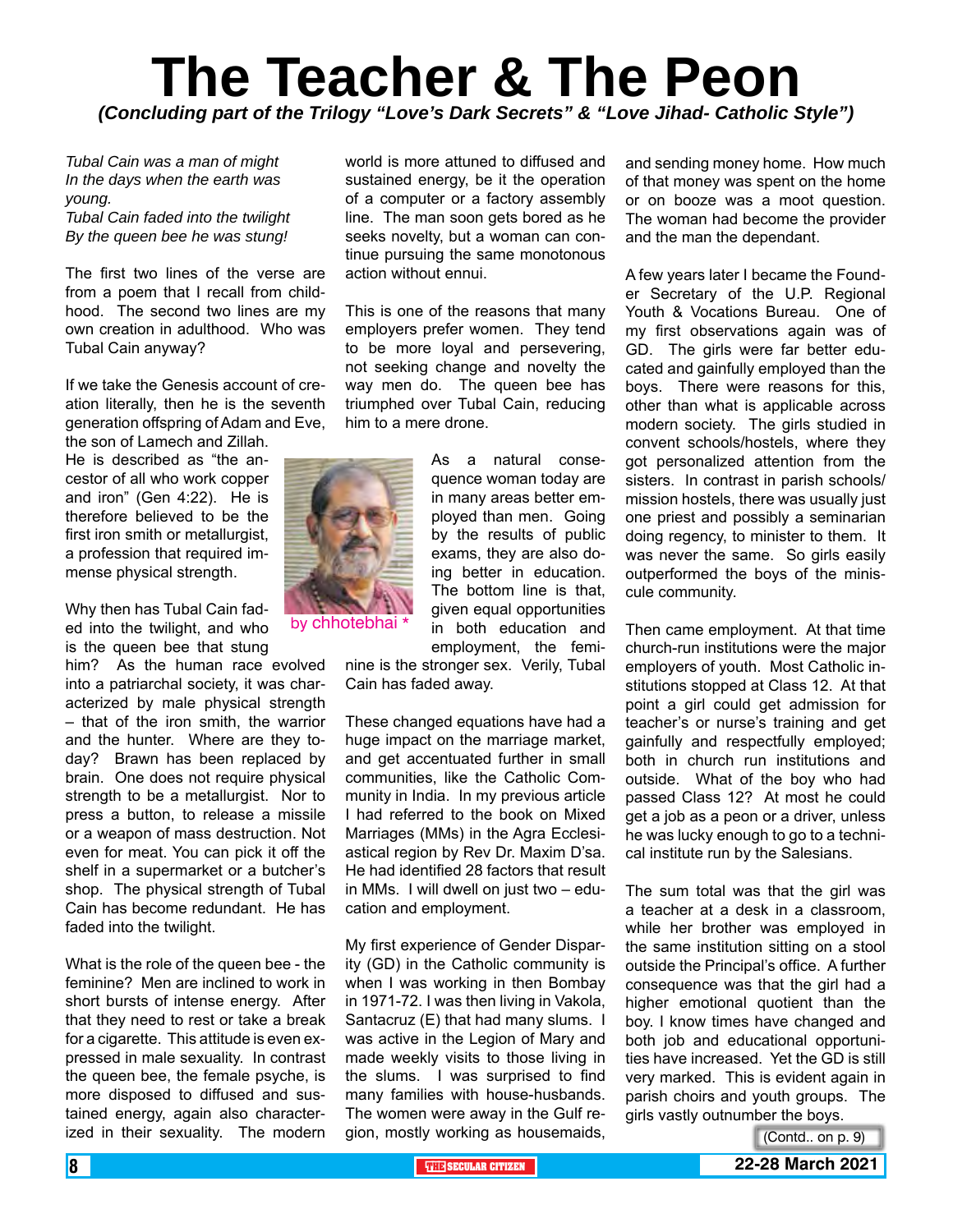### (Contd.. from p. 8)

This obviously has a disastrous effect on the marriage scenario, resulting in 50% MMs in the community, as we have seen earlier. It also results in frustration and resentment among the boys, in turn leading to anti-social tendencies. A vicious circle. Strange though it may seem and maybe possibly politically incorrect; but my experience says that the church in its pastoral planning, has to make a conscious effort to win back its young men. It must be a pastoral priority.

This GD obviously has a huge impact on choosing a life partner, and the resultant high percentage of MMs. There is another factor that has emerged in modern times. It is what we call the Office Romance. People working together get attracted to each other and choose to marry, regardless of religion or other factors. This has its own inherent dangers. Why?

Because at the workplace one is performing a role, not being one's self. One cannot fart or burp at work, let one's hair down or put one's legs up. The worker is role playing; hence the true self is not revealed. A worker who is objectively calm with his/her colleagues at work, may be subjectively short tempered or insensitive at home. This is human nature. So in office romances, the dark side of one's personality is not revealed. This again is reflected in social media profiling, where one puts one's best foot forward. Making life choices based purely on office romances or social medial profiles could be fraught with danger.

Youth animators, family counsellors, parents and pastors need to understand these changed equations to help young people make the correct choice in life. For Tubal Cain has faded into the night, as have knights in shining armour. And teachers and peons are a horrible mismatch.

*•The writer began his community service through the Legion of Mary in 1969.*

# **This Saint goes Marching in…!**

s the third of four<br>
children, Jose<br>
Rio was born on March children, Jose Luis Sanchez del 28, 1913 in Sahuayo, Michoacan, Mexico. His family affectionately called him Joselito. He attended school in his home town and later in Guadalajara, Jalisco. He was remarked as a "normal, healthy kid, with a joyful character."



The Cristeros were rebels in Mexico

and little Joselito was one of them. He believed in Jesus and strongly wanted to support his faith. The Government officials captured Jose and ordered him to renounce his faith in Christ, under threat of death. He refused to do that. To frighten him and break his resolve, he was forced to watch the

hanging of another Cristero that they captured, but instead José encouraged the man, saying that they would soon meet again in Heaven after death.

Then they threw him in prison. Here



José prayed the Rosary daily. He wrote a letter to his mother, saying that he was ready to fulfill the will of God to whom he dedicated himself. His father attempted to raise a ransom to save him, but was not able to appease the government in time thus failing to secure the release of his son.

The wicked officials wanted to make an ex-

ample of Joselito for others. People recalled the gruesome events that took place on the evening of 10 February 1928: "Consequently they cut the bottom of his feet and obliged him to walk around the town toward the cemetery. They also cut him with a machete (sword) until he was bleeding from several wounds. He cried and moaned with pain, but did not give in. At times they stopped him and said, 'If you shout, "Death to Christ the King", we will spare your life'. José would only shout, 'I will never give in…'Viva Cristo Rey!'meaning Long Live Christ the King.

*by:* 

*Dr Jeanette Pinto*

Jose Luis Sanchez del Rio aged 14,

is the newest recently canonized Mexican saint, and the Patron of persecuted Christians- children adolescents. He is a powerful example of youth, bravery and faith. He was tortured and put to death by government officials because he refused to renounce his Catholic faith. The Govern-

ment wanted to stamp out and crush religious freedom in Mexico. Truly Jose Luiz Sanchez,a light that shines in the darkness, goes marching in to Heaven.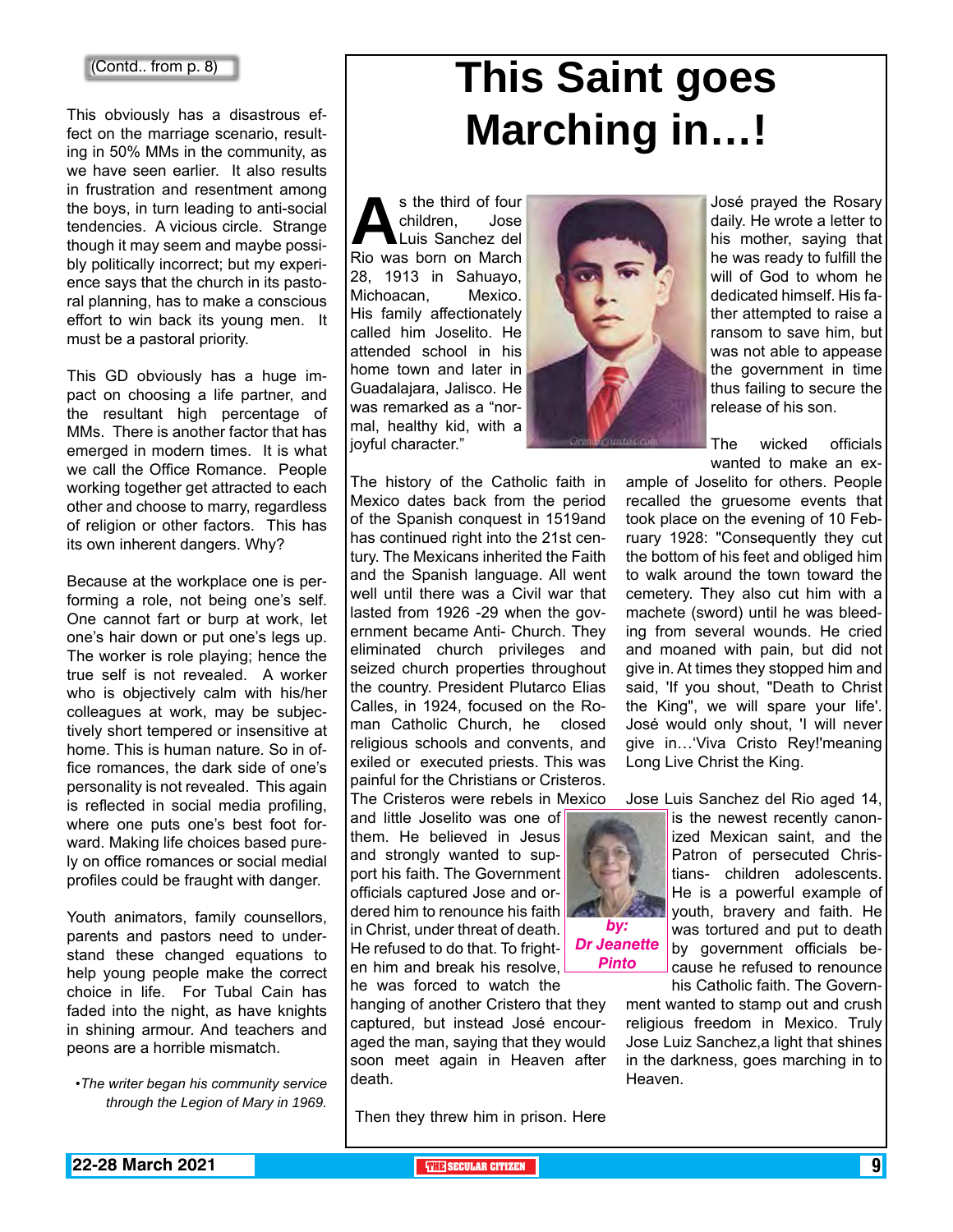## **Making Electronic Vehicle - A Dream Come True**

**Though a shift to EVs in the near<br>future has been planned, ques-<br>tions on the transition from fuel<br>to electric power as well as impact** future has been planned, questions on the transition from fuel to electric power as well as impact on the automobile sector and the consumers are yet to be answered in affirmative. At present, the Central government has the power to fix the basic prices of fossil fuels. What will be the situation when the responsibility for last-mile delivery of energy to vehicles falls on the States? There is no guarantee that they will be able to cope with the logistical implications of such a shift.

The Government of NCT of Delhi announced the Delhi Electric Vehicle Policy on August 7, 2020, with a vision to promote adoption of electric vehicles in the city and to make Delhi, the EV Capital of India. The Policy aims to achieve the overarching objective to improve Delhi's air quality and create an entire supply-chain ecosystem for this new segment of vehicles. In order to significantly benefit Delhi's air quality, the policy intends to deploy 25% of all new vehicles to be battery-operated vehicles by 2024. India's capital is already suffering because of pollution problems and this move could reduce the level of pollution and helps out easy breathing for the people of Delhi. It is time we should plan out such an initiative in other metro cities as well and do a world of good for making it

a dream come true from the environmental point of view. The go green initiative and the Swachh Bharat initiatives are taking the country to the next level and Electric vehicles will be a right step in the right direction.



Future India will ride in elec-

tric vehicles (EVs) if one goes by the pronouncements of the country's policymakers. The air will be cleaner. The noise level as well as the oil import bills will be down. And, if everything goes according to the Central government's reported plan, India will be a manufac-



turing hub for EVs, just as China is of many industrial products now. But how near that future seems is an important question. Charging the battery can pose the most serious difficulty in the daily use of an electric car. Any kind of fast charging is unlikely to make an inter-city ride in India trouble-free. Any difficulty in this regard caused by an EV-related problem will be seen as an attack by the government on mobility, which can invite a backlash. EVs, as mentioned earlier, are an object of curiosity and will have to wait for quite

some time to gain wide acceptance. The right thing to do is to first familiarise Indians with electric two-wheelers, especially scooters, as China did, and then go in for small cars before thinking of bigger vehicles. An ideal substitute C.K. Subramaniam for diesel and petrol in this

transition stage, and even in the longer run, is compressed natural gas. Vehicles running on CNG are low on carbon emission and running cost. Use of hybrid technology also deserves encouragement.

It is unclear whether the planners

have given serious thought to the implications of the switch from fossil fuels to electricity. Total electrification of the country is yet to be achieved, and even in electrified areas, the quality of power supply is not up to the mark. What will be the annual power requirement if millions of vehicles start running on electricity? And will all the additional power be generated from renewable sources? There is little sense in reducing carbon emission from vehicles by using electricity generated from polluting sources.

An important and contentious issue that has to be discussed in this context is the revenue side of fuel sale. The Central and State governments' budgets depend to a large extent on the income from the taxes on petrol and diesel. Will any State be willing to forgo such income in an EV scenario? The revenue earned from taxes on petrol and diesel by the government of Kerala as early as 2016-17 was close to Rs. 7,000 crore. The annual income of all States put together from fossil fuel sales is above Rs. 1.9 lakh crore. The loss of this income can upset the States' budgets.

The first EV that appeared on Indian roads was a compact car. It offered meagre comforts, but was priced high. Naturally, public response to the vehicle was not positive. That fear, or suspicion, of the unknown still remains. Price and costs of servicing are very important issues from the consumer's point of view. Electric vehicles do not require servicing or change of parts as frequently as diesel and petrol cars. So how will the manufacturers keep the dealers, who currently earn a substantial part of their income from the servicing of vehicles and the sale of spare parts, happy? And they too, would not like to lose the income from the sale of spare parts. Obviously, they will price EVs high and allow the dealers to take a cut.

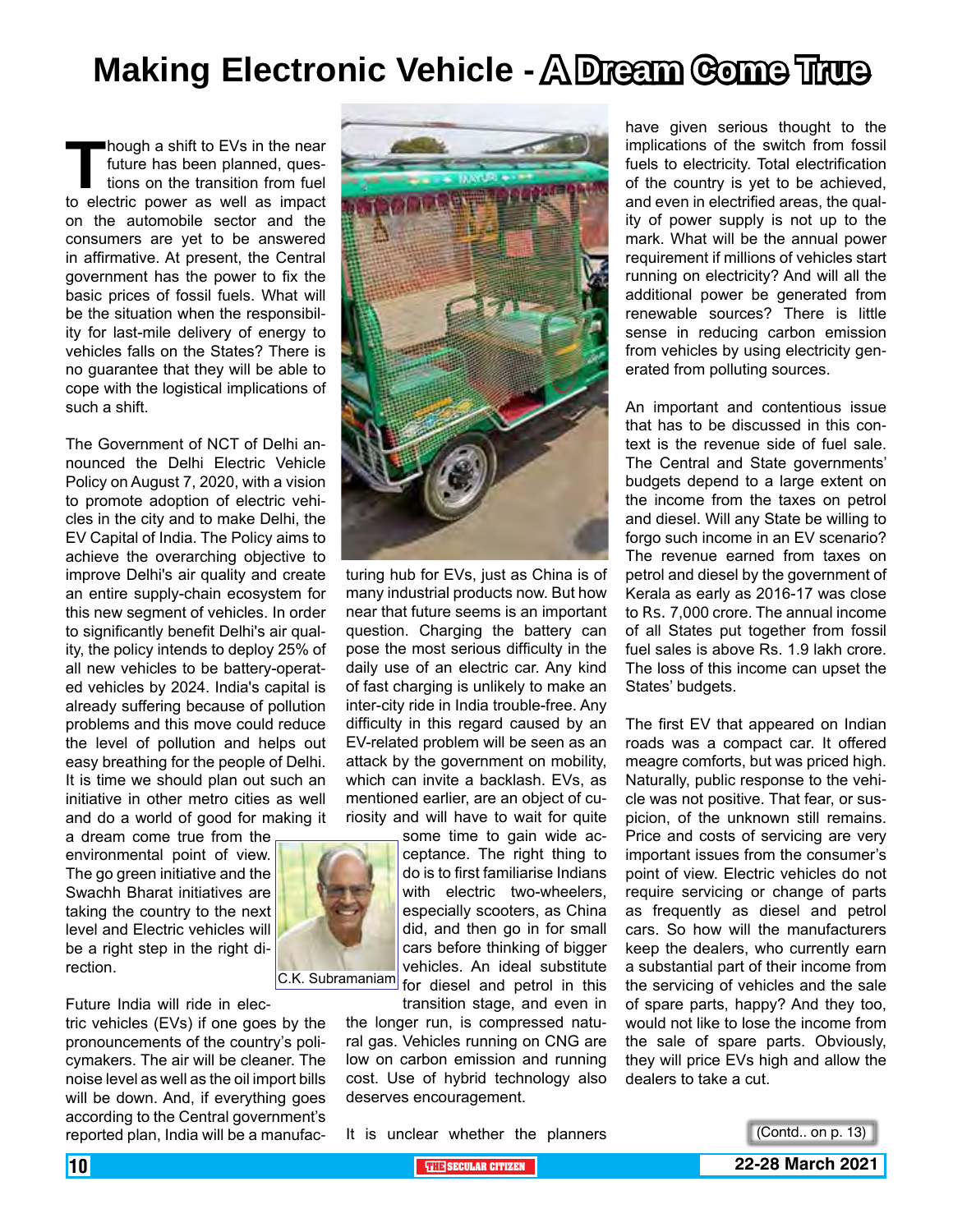**Modern Saints Modern Saints Feast Day: March 19** 

# **Condemned for his Christian activism**

**(Bl. Marcel Callo)** 

### *By Fr F. M. Britto*

**"Do** you like to become a priest?" His mother once asked young Marcel Callo. "No. I don't feel called to the priesthood. I think I can do more good by remaining in the world." That's what he did.

In a farmer's family Marcel Callo was born on Dec 6, 1921 as the second of nine children to Marcel Callo and Felicita Maria Giuseppina. Leaving the meagre acres of land in Brittany, his father got employed in a chemical factory in Rennes city, France. Since his elder brother went to become a priest, Marcel Callo helped in household chores and took care of his younger siblings. While in the school, he became an altar server and a Scout. From childhood, he was a leader, a perfectionist, enjoyed games and fun.

To help out his family, the 12 years old Callo worked as an apprentice in a printing store; but he did not like the vulgar jokes of his senior fellow workers. And they ridiculed him as a "Jesus freak". His pious mother taught him a short prayer of consecration to the Blessed Mother. He joined his parish's youth movement, Eucharistic Crusade, whose motto was, "Pray, receive Holy Communion, offer yourself up and be an apostle." The 14 years old boy then joined the Young Christian Workers, who were called "Jocists" (JOC). Since the work was apostolic, he liked it. His natural leadership qualities began to shine. Like a normal youth, Callo enjoyed organising sports, trips, movies and dance parties at the JOC centre.

Here he met Marguerite Derniaux. Falling in love with her, the 20 years old Callo got engaged to her. He confided to his friend, "My love is pure and noble. I wanted to find real love. I had to perfect my heart before I could offer it to the one whom Christ has chosen for me." And they enacted a strict spiritual life between them by attending



the daily Mass and praying the same prayers every day.

But their marriage never took place. During the World War II, the Germans invaded France. His city was bombed, killing his sister Maria Maddalena. Callo helped clean the rubble in his city. With his friends he visited regularly the railway station to assist the refugees fleeing from Eastern Europe due to the Nazi invasion. They helped many escape the Nazis by giving them their Red Cross armbands.

The Nazis arrested the 21 years old Callo on March 19, 1943. When he left home, he told his family, "I am leaving, not as a worker, but as a missionary in the service of my companions." He was taken to Germany and enrolled to serve the war. Though Callo thought of fleeing, he was afraid that those at home would get arrested due to him.

Callo was made to work in a factory that produced firearms which were used against his countrymen. He suffered depression for a few months. Soon he discovered a priest who celebrated Mass indiscreetly in the barracks. Revived by the Eucharist, Callo cared his deported companions. Here he organised the Christian workers. Everything for him began to revolve around Jesus.

He wrote to Marguerite, "One day Christ told me I was not to give into despair; that I should take care of my fellow workers." To his newly-ordained brother- priest he wrote, "He has marked out the path for me, and now I am walking in it. With Him, you can bear everything." Once again he became their leader. And he continued to raise his companions' spirits and urged them to pray with trust. He told his mates, "It is in prayer that we find our strength."He first looked to God and then he looked outward to show mercy and love to his people.

His religious activities came to be known to the Nazis. They considered these as secret organizations against them. Condemning, "You are too much of a Catholic," the court banished him to the concentration camp in Austria on Oct 7, 1944. Here Callo was forced daily rigorous labour of 12 hours, seven days a week, with little food or water and was also abused and beaten.

After contracting tuberculosis, fever and dysentery, the 23 years old Callo died on March 19, 1945. He was buried in a mass grave outside the camp at Mauthausen and his remains were never recovered. His companions testified that Callo bore everything patiently.

Pope John Paul II beatified Callo in Vatican on Oct 4, 1987, since he died due to the hatred for the Christian faith. His feast day is the same as that of St. Joseph. On the feast day of St. Joseph he was arrested and exactly two years after he left home, he died and like him he has become a model lay leader. Callo has become the patron of young workers, prisoners and those affected by depression. His excessive Catholicism has become an example to the modern youth.

Remaining true to her one love, Marguerite never married. She died in 1997, ten years after his beatification.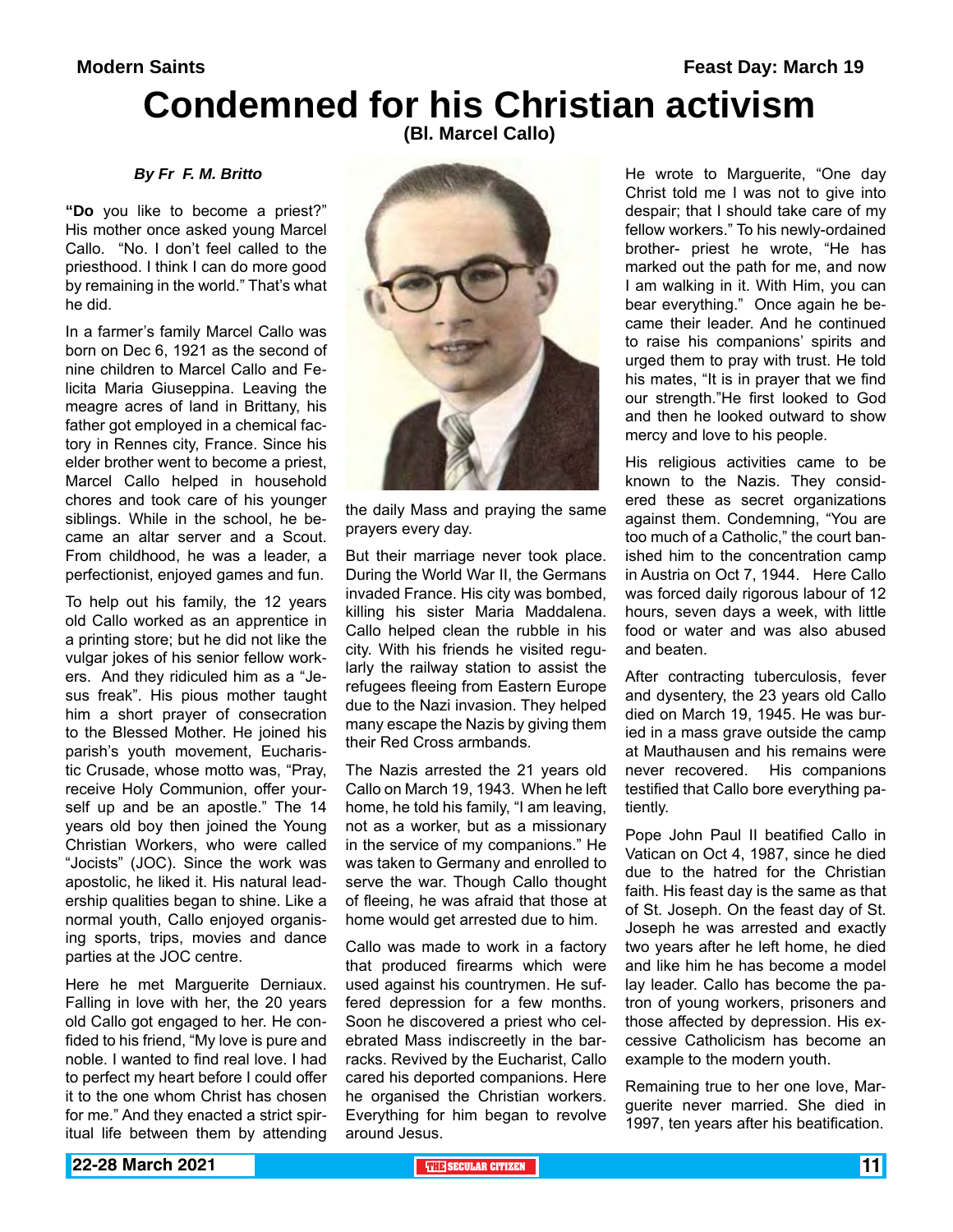The difference between in-laws and outlaws? Outlaws are wanted.

Alcohol is a perfect solvent. It dissolves marriages, families and careers.

A fine is a tax for doing wrong. A tax is a fine for doing well.

--------

--------

--------

--------

--------

--------

--------

--------

Archaeologist: Someone whose career lies in ruins.

There are two kinds of people who don't say much. Those who are quiet and those who talk a lot.

They say that alcohol kills slowly. So what? Who's in a hurry?

Alcohol and calculus don't mix. Never drink and derive.

One nice thing about egoists. They don't talk about other people.

A man who wants a pretty nurse must be patient.

--------

--------

A man who leaps off a cliff, jumps to a A lawyer, who had a wife and 12 chilconclusion.

A man running in front of a car gets tyred.

And a man running behind a car gets exhausted.



War does not determine who is right. It determines who is left.

--------

- --------

--------

--------

--------

A man who drives like hell is bound to get there.

A lion will not cheat on his wife, but a Tiger wood!

Toilets are a great place to think. No wonder they are called "Sochalayas".

 A grandson asks his grandpa one question while on the way back from school.

 "What is the difference between 'wife' and 'girlfriend'?"

 Grandpa thought for a minute and simplified the explanation like this: "Listen child,.wife is like a TV and girlfriend is like a mobile. At home, you watch TV, but when you go out you take your mobile".

> *— Contributed by: Jubel D'Cruz, Dombivli, Mumbai*

> > \*\*\*\*\*

dren, needed to move because his rental agreement was terminated by the owner who wanted to reoccupy the home.

But he was having a lot of difficulty finding a new house. when he mentioned that he had 12 children.

No one would rent a home to him because they felt that the children would destroy the place.

He couldn't say he had no children, because he couldn't lie. \*(We all know lawyers do not lie)\*

So, he sent his wife for a walk to the cemetery with 11 of their kids. He took the remaining one with him to see rental homes with the real estate agent.

He loved one of the homes and the price was right -- the agent asked, "How many children do you have?

He answered: "Twelve."

The agent asked, "Where are the others?"

The lawyer, with his best courtroom sad look answered "They're in the cemetery with their mother."

*MORAL: It's not necessary to lie, one only has to choose the right words*

\*\*\*\*\*

 The British PM and the US President are sitting in a bar. A guy walks in and asks the barman, 'Isn't that The British PM and the US President?'

The barman says 'Yep, that's them.' So the guy walks over and says, 'Hello, what are you guys doing?'

The British PM says, 'We're planning world war 3'

The guy says, 'Really? What's going to happen?'

And the US President says, 'Well, we're going to kill 14 million Pakistanis and one bicycle repairman.'

And the guy exclaimed, 'A bicycle repairman?!! !'

The British PM turns to US President and says, 'See, I told you no-one would worry about the 14 million Pakistanis!'

\*\*\*\*\*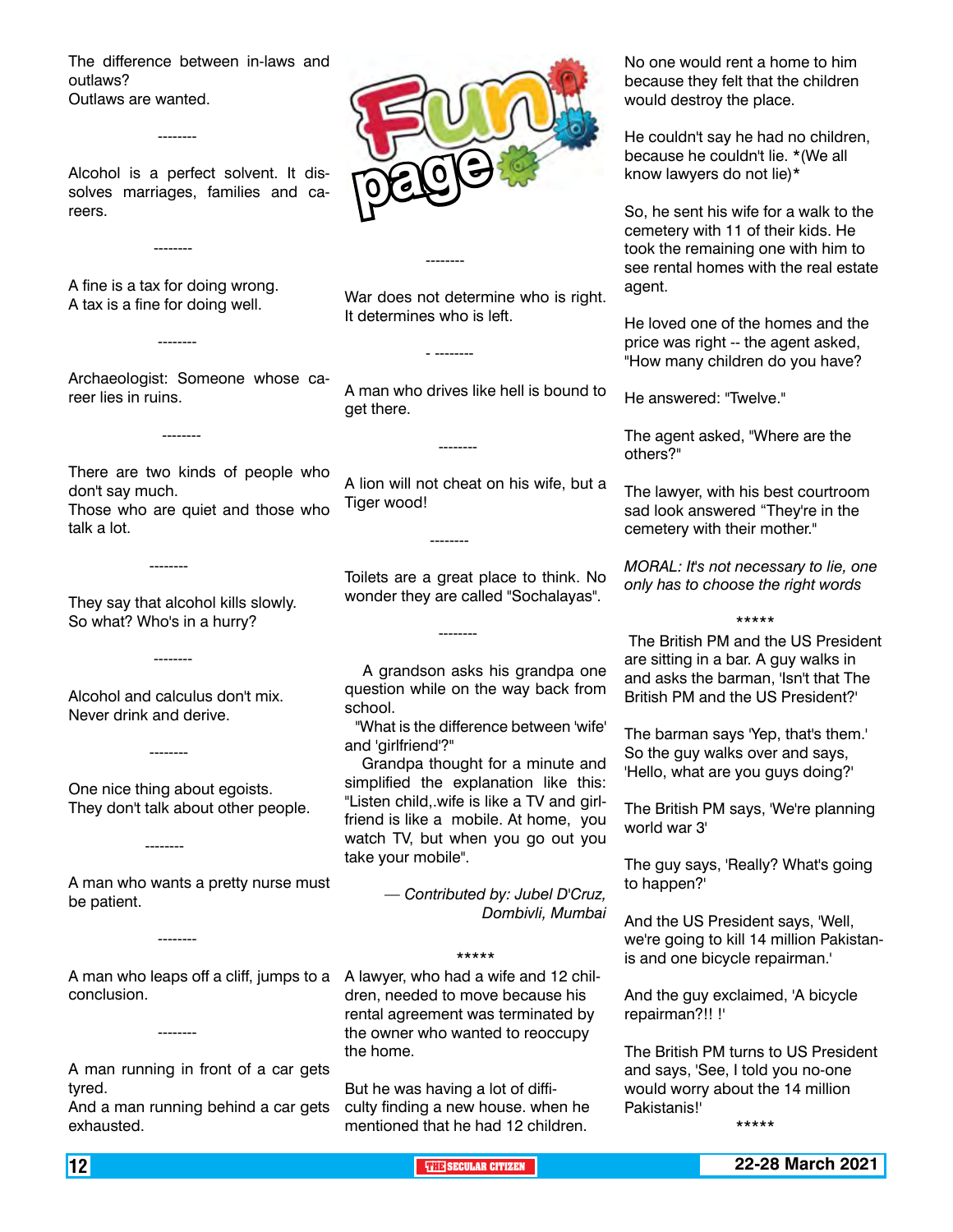### (Contd.. from p. 10)

The consumer, on the other hand, would be interested in being fully informed about warranty. Currently, many companies offer eight years' warranty, but there is a clear possibility of this working to the consumer's disadvantage. One has to get the EV serviced by the dealer for eight years (unless the warranty policy states otherwise), obviously paying high rates, if one should continue to get the benefits of warranty. A potential buyer has an array of questions about the product itself. The first, of course, is safety, given the recent trend of heavy spells of rain and flooding. The battery and motor of an EV have to be protected from any contact with water. Will the production quality of all vehicles be good enough to stand the Indian test? The power of a mid-size electric car's battery is about a hundred times that of an MPV driven on fossil fuel, and the battery is normally placed under the floor of the car.

There have also been cases of electric cars exploding or catching fire for no obvious reasons in Canada and the US. The key components of an EV are the battery and the motor. In order to benefit fully from the EV ecosystem, entire batteries should be made in India. The technology to make highly efficient batteries is available in some industrial countries. It is not advisable to depend on imports of batteries, for all of the producing countries are India's potential competitors in the EV sector, unlike in the case of crude oil suppliers. What India needs is advanced technology, either home-made or imported.

As a tourist to Agra, I was surprised to see Electronic autos were plying between the hotel complex to the Taj and back and it was introduced providing protection for Taj from pollution. Electronic Tuk-Tuk Auto in Agra is pressed to service from the environmental point of view. These battery operated rickshaws of Agra are part and parcel the system in UP for taking care of tourism in this part of the country. We should have been working on the answers and not questions on war footing to make our dream project come true.



### **Ingredients:**

50 gms soaked fenugreek (methi) seeds 250 ml milk

250 gms whole wheat flour (gehun ka atta)

200 gms ghee

200 gms sugar

50 gms crushed almonds (badam)

1 tbsp powdered edible gum (gaund) 1/2 tsp cardamom (elaichi) powder

A pinch saffron (kesar) strands

#### **Method:**

- 1. Take a pan, dry roast the wheat flour over a slow flame while stirring continuously till it turns golden brown. Keep it aside.
- 2. Heat the ghee in a pan, add the the fenugreek seeds and roast it over a slow flame while stirring continuously, till it turns golden brown.
- 3. Add the gum into it and roast till the spluttering stops.
- 4. Add almonds and roasted wheat flour into it and mix well.
- 5. Put off the flame and allow it to cool.
- 6. Add the powdered sugar, cardamom powder and saffron to the roasted mixture and mix well.
- 7. Divide the mixture into 30 portions and shape each portion into round laddus using your hands.
- 8. Store in an air-tight container.

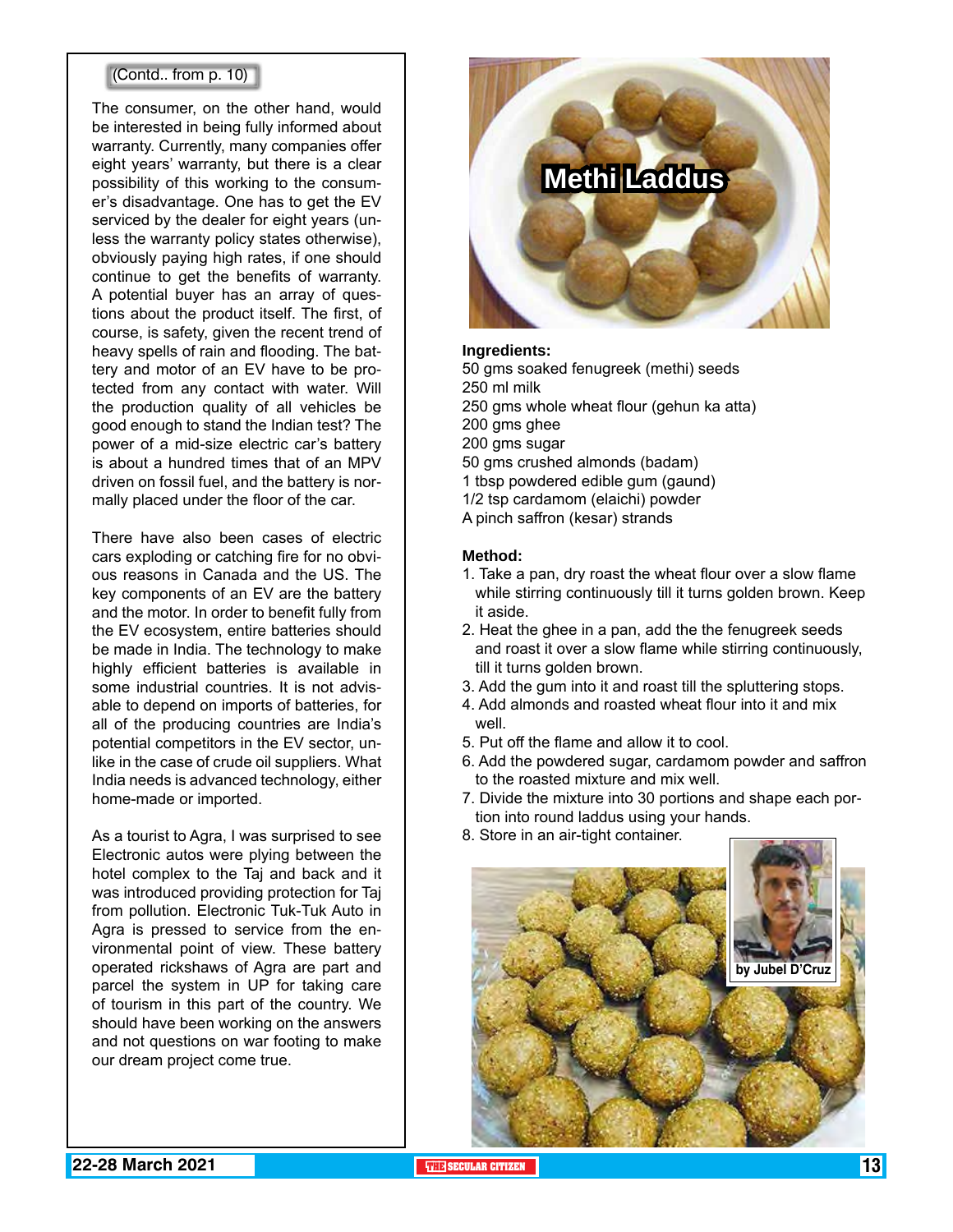# **An American Paradigm for India!**

**The 46th President of the United<br>States of America, Joe Biden,<br>who has assumed office on the<br>20th January in the 21st year of the** States of America, Joe Biden, who has assumed office on the 20th January in the 21st year of the 21st century, has made a 'hop, step and jump' in good governance, along with his stature of leadership, on the 6th day of March 2021.

The three areas through which he displayed his 'hop, step and jump' are these. One, he 'congratulated the Indian-Americans' at NASA for their outstanding contribution. Two, he has 'appointed persons of Indian origin' to several key positions of his government, too. Three, he had declared his will as the President when he won the elections to 'unify than to divide and thus to restore the soul of America', as well.

In a virtual interaction of video conference with the NASA team, the President complimented profusely for the successful, landing of the sixwheeled rover on Mars on the 18th day of February 2021 and for giving the country a 'dose

of confidence', that too, at a time when the nation's reputation as a scientific leader has been tattered by the pandemic of corona virus.

Having been thrilled at the pivotal role played by the Indian-American aerospace engineer Dr Swati Mohan, by being the 'eyes and ears' of the Perseverance rover mission of NASA, Joe Biden was full of praise for the 'incredible honour' and confidence she brought to America, in line with other Americans of Indian origin, his Vice President Kamala Harris, his speech writer Vinay Reddy, and the like.

"One of the reasons why America is 'such an incredible country' is we're such a diverse country. We bring the best out of every single solitary culture in the world here in the United States of America, and we give people an

opportunity to let their dreams run forward," Joe Biden said, affirming the brilliant and sublime culture of 'unity in diversity' the United States of America has been proudly living for centuries.

Secondly, the Biden administration seems to rely on the maxim that 'in America everyone should be given the opportunity to go as far as they can', without being discriminated as citizens on any ground. A major application of this maxim was in the area of appointing to key positions persons of Indian origin as experts in public service, like AmeriCorps, the federal agency for volunteering and service.

While Sonali Nijhawan was named as Director of AmeriCorps State and Na-

tional, Preston Kulkarni was appointed the new Chief of External Affairs. They are scheduled to support the agenda of the administration in some of the most urgent challenges of the time, like COVID-19, economic recovery, racial equity and climate change. In sum,

some 55 persons of Indian origin were entrusted with the prime positions of America, in almost all sections, and it is highly creditable for America as a world leader.

Thirdly, in his victory speech, the then President-elect Joe Biden stated, "I pledge to be a president who seeks not to divide, but to unify", to 'heal America', to 'restore the soul of America' and to 'rebuild the backbone of the nation'. "I am humbled by the trust and confidence you've placed in me," the 77 year old and seasoned democrat told the gathering, affirming his profound sense of humility and conviction.

Inviting the attention of the citizens to the fact that America is under the surveillance of the whole world as a 'beacon for the globe', Biden proceeded to confess that he wished to 'lead not

by the example of our power, but by the power of example'. The power of example that he emphasized America and its new leadership was vouched to be is that of 'unifying and strengthening the nation', by consolidating the diverse possibilities spread over not only within the various cultures of America but even in the entire world.

The threefold pro-Indian measures of the American government, I am sure, are such that every Indian, especially the Indian government and those of the rightist ideology, would be on the top of the world in praise of the Indian origin being recognized elsewhere. In fact, it is a matter of great credit that they got themselves culturally acclimatized to the new ground and excelled overwhelmingly in the interest of the nation they are currently part of. It is natural for anyone to feel elated about the fantastic recognition the fellow citizens who migrated from India to America receive in the country of their new belonging, as well.

Having been mesmerized by the American episode of leadership, I am sure, it is high time we considered how we Indians are habituated to behave towards people of foreign origin of any sort in India. 'Sonia Gandhi' is a very blatant case in point. It is obviously true that she came to India legitimately as the wife of an Indian citizen, who was one-time Prime Minister of India, and as the daughter-in-law of the preceding Indian Prime Minister. She was full of India in almost the entire way she conducted herself. All the same, not only Indians but almost the whole world is a witness to the ridiculous and unashamed sort of arguments that have been rising from Indians, mainly the politicians, as to her Italian and Christian origin.

Besides, the Jewish, Christian, Muslim, Parsi and Bahai traditions are being argued out as of non-Indian

(Contd.. on p. 15)

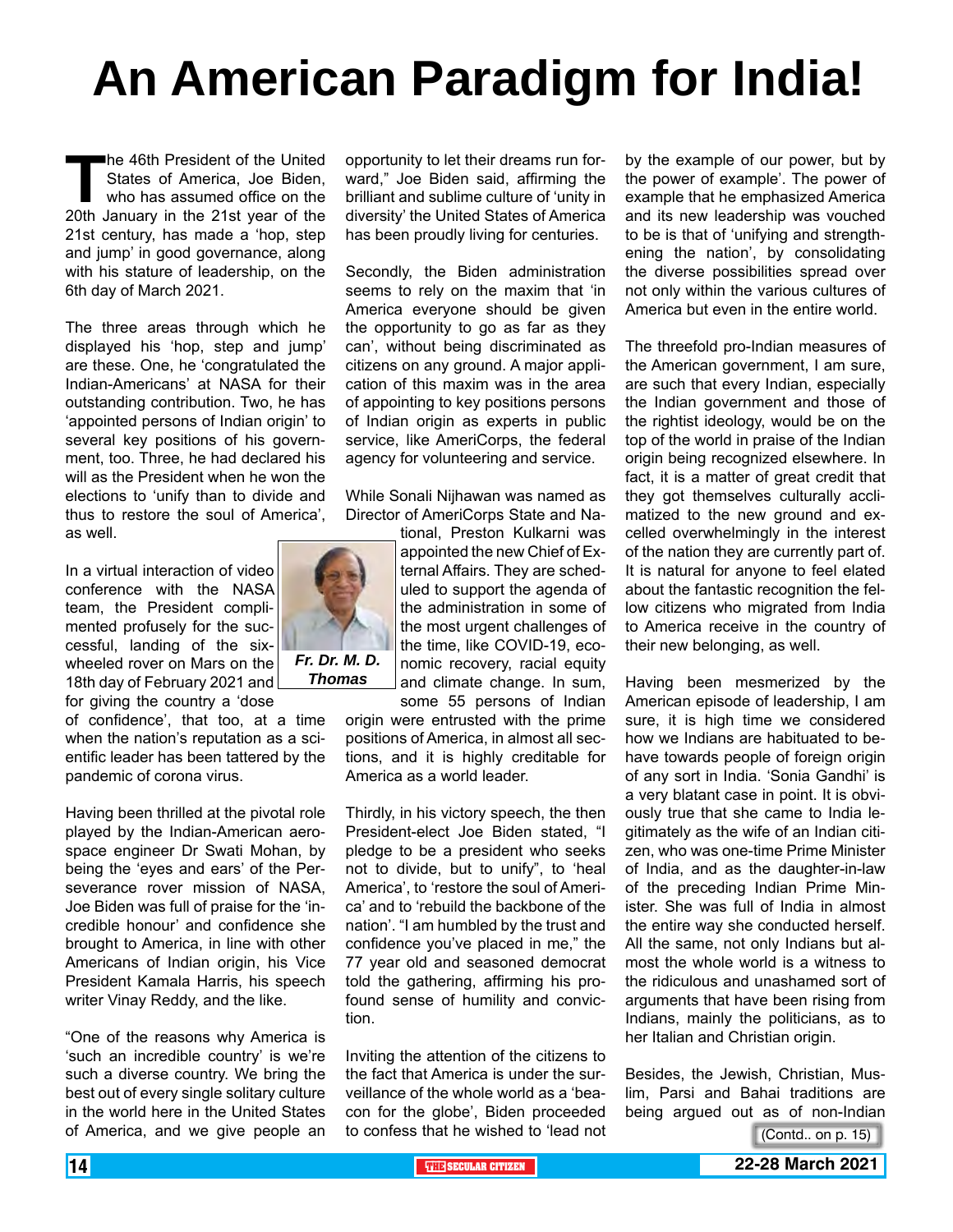### (Contd.. from p. 14)

origin and are discriminated, and even ill-treated, as almost second class citizens, in various ways. The staring and eternal fact is that not only Aryans but even Dravidians and Tribals seem to have migrated to India at different times of the history, as per the latest research. That would amount to state that India is a land of non-Indians. When the relatively later come group begins to claim to be the original inhabitants of the land and to downgrade others, the irony of the fact is definitely at its culmination, manifestly so.

Discrimination and division have been very patently part of the mainstream tradition of this land, unfortunately so. Of late, India seems to be becoming highly notorious for discriminative and divisive policies and practices, in diverse disguises. Considerations of high-low, right-left, right-wrong, darkfair, this caste-that caste, this partythat party, this religion-that religion, this ideology-that ideology, nationalanti-national, and the like, are polluting the religious, ethical, spiritual, social, cultural and national air of the country, to the point of defeating all good sense, I think, irredeemably so.

In addition, the exceptionally singular contribution the religious communities of foreign origin and minority communities in India have made to the country, to the point of hugely enriching the nation, though is very apparent, is never acknowledged and is conveniently ignored. Education, medical care, social uplift, gender balance, constitutional values, inter-faith relations, social ethics, etc are outstanding souvenirs of those communities, to the visibility of the entire world. Even the British, Arab, Mughal, Turk, Greece, France, Portugal, Shak, etc have left their indelible character in making the India of today much better than before. To say the least, considering the multifarious developmental gadgets from the west widely spread over the country, it is next to impossible to identify what is purely Indian in India today.

The razor-sharp question that arises right in front of us is when is our country, especially the custodians of the administration, governance and leadership, going to be mature enough to acknowledge and recognize the qualitative contribution of all individuals and communities in India, who have contributed to the making of the 'India of today'? Without living the values enshrined in the Indian mottos of 'satyamev jayate' and 'vasudhaiv kutumbakam', along with the Constitution of India, I don't think, our country is going to arrive anywhere worth the while. India requires doing a major homework in sharpening the 'ethical fibre' of life. In line with this noble task, the American leadership is a great 'paradigm for India', for 'unifying, restoring and strengthening its soul', by living truly democratic ways, undeniably so. The author is Director of Institute of Harmony and Peace Studies, New

Delhi, and is committed to communal harmony, national integration and social wellbeing, as a scholar, speaker, writer and social analyst. He could be contacted at 'mdthomas53@gmail. com'.

### Subscriptions for **THIT'S SECULAR CITIZEN**<br>Renewal as well as New, can be

sent through Bank Fund Transfer to any one of the following banks:

Bank: HDFC Bank Branch : CST - Mumbai VT Account Name: The Secular Citizen Current Account No. 03552000006744 ISFC code: HDFC0000355 or

Bank: Citizen Credit Co-op Bank Ltd., Branch : Colaba, Mumbai Account Name: The Secular Citizen CurentAccountNo. 2090031000000489 ISFC code: CCBL0209003

Please inform us through email: secular@sezariworld.com or through phone: 9820485389 after transferring the same.

## **Church in India Clarifies the Ethics of Covid-19 Vaccine**

Bangalore 9 March, 2021 (CCBI): The Conference of Catholic Bishops of India published the document "A Catholic Ethical Response to Questions about Covid-19 Vaccines", which clarifies that all vaccinations recognised as clinically safe and effective can be used in good conscience with the certain knowledge that the use of such vaccines does not constitute formal co-operation with the abortion from which the cells used in production of the vaccines derive.

The Church in India urges that every individual must diligently follow current public health preventive guidelines for the Covid-19 pandemic in order to protect oneself and others around them. This is a reflection of our solidarity with others who can be protected by these actions. Stigmatisation of individuals who are ill or unvaccinated is harmful to the individual and society.

"It is important for individuals to access reliable information from valid sources and disseminate only such information, cognisant that false information is detrimental to efforts to control the pandemic. We must search within ourselves and as institutions, for ways in which we can enhance the collective effort to address the pandemic for the benefit of all, especially the poor, vulnerable and marginalised" explained in the document published by the CCBI.

> *Fr. Stephen Alathara Deputy Secretary General, CCBI*

> > *Conference of Catholic Bishops of India*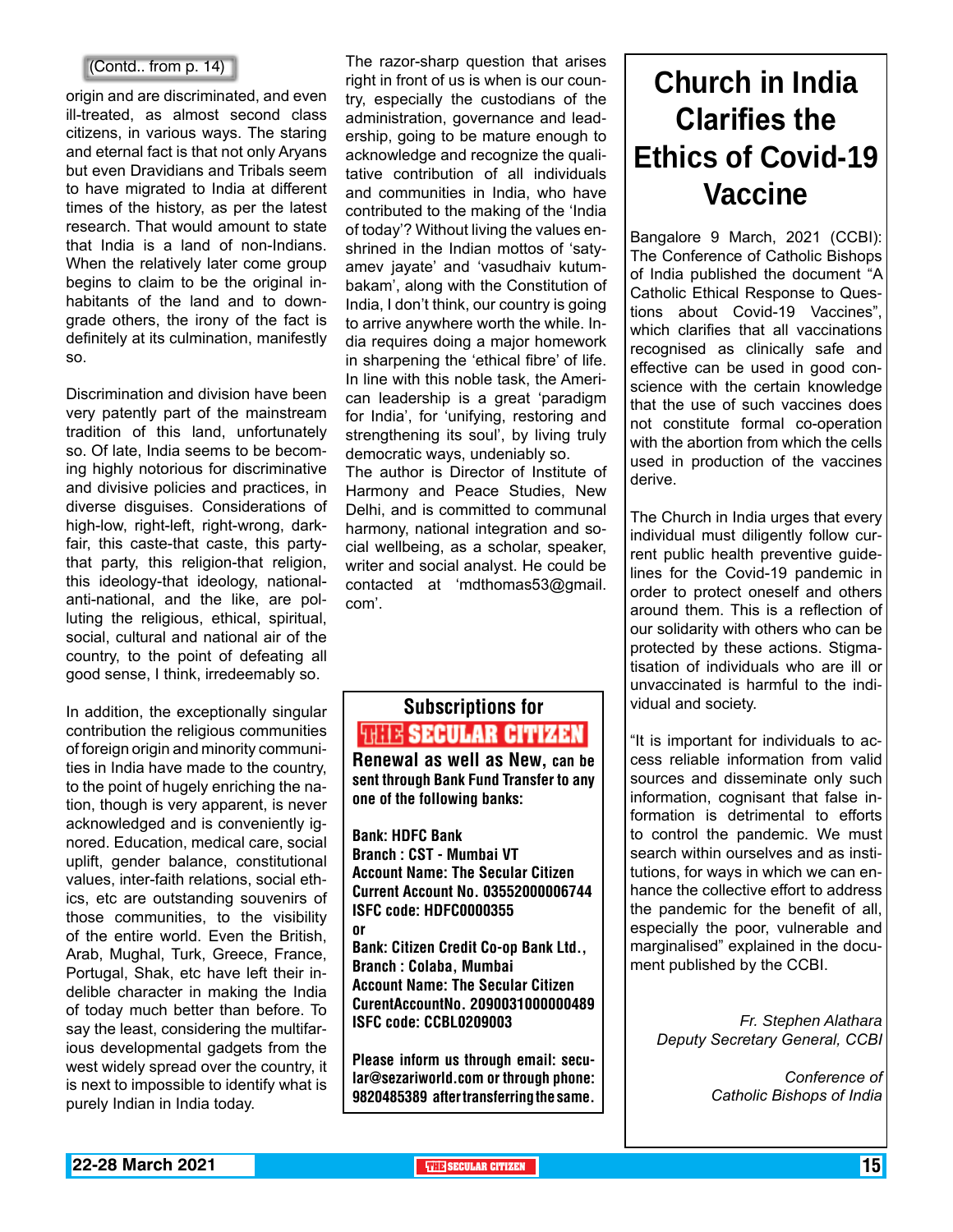# **Royal Christian Family MATRIMONIALS - GROOMS**

**7206. new delhi :** Goan Roman Catholic Bachelor (Born in October 1995), Ht. 5' 6", Wt. 43 kgs, Fair Complexion, Edn. B.E. Computer Engineer, working as a Project Manager with Paytm. Contact email : dcosta.ria@gmail.com

**7135. U.S.A. :** Mangalorean RC Bachelor, (Born in June 1990) Ht. 5' 10", Wt. 65 kgs, Wheatish Complexion, Edn. B.E. in Electronics & Telecommunication (EXTC), working as a Senior Software Engineer. Contact email :

ryandcunha01@gmail.com

**7151. MUMBAI :** Goan Roman Catholic Bachelor, (Born in May 1990) Ht. 5' 8", Wt. 65 kgs, Wheatish Complexion, Edn. Masters in Marketing, Working as a Asst. Marketing Executive. Contact email :

emanuelfindz90@gmail.com **7102. MUMBAI :** Mangalorean

Roman Catholic Bachelor, (Born in August 1988), Ht. 6' 1", Wt. 95 kgs, Wheatish Complexion, Edn. Masters, working for MNC. Contact email : am.pereira@rediffmail.com **7207. Chandigarh :** Anglo Indian Catholic Divorcee, (Born in April 1972), Ht. 6' 1", Wt. 80 kgs, Very Fair Complexion, Edn. B.Com., MFC, MA English, Teacher by profession. Contact email : vishalsud81@gmail.com

**7100. MUMBAI :** Mangalorean Roman Catholic Bachelor, (Born in March 1987), Ht. 5' 7", Wt. 52 kgs, Fair Complexion, Edn. H.S.C., working as a Event Coordinator. Contact email :

celeseinepereira@gmail.com **7202. MUMBAI :** Keralite Syrian Catholic Bachelor (Born in May 1973), Ht. 5' 6", Wt. 73 kgs, Wheatish Complexion, Edn. B.A.,

### **Important Notice**

Telephone no. of candidate will be printed only with the consent of members. For Tel. Nos. Please contact: +91- 9820473103 / 9820485389 or Email : royalchristianfamily@gmail.com English Literature, Profession : Consultant Administration. Left Hand & Leg is weak due to earlier motor bike accident. Contact Email :

josephmullakara1973@gmail.com **7099. USA :** Mangalorean Roman Catholic Bachelor, (Born in March

1988), Ht. 5' 8", Wt. 82 kgs, Wheatish Complexion, Edn. M.Sc.,working as a Computer Engineer in USA. Contact email : willatauro@gmail.com

**7185. MUMBAI :** Goan Roman Catholic Bachelor, (Born in October 1984) Ht. 5' 10", Wt. 72 kgs, Wheatish Complexion,Edn. B.Com., working for Bank. Contact email : spydee321@gmail.com

**7101. MUMBAI :** Mangalorean Roman Catholic Bachelor, (Born in April 1988), Ht. 5' 5", Wt. 68 kgs, Wheatish Complexion, Edn. Masters in Logestics doing part time MBA. Working as an Asst. Manager. Contact email :

gracian.moras@gmail.com

**7180. U.K. :** Goan Roman Catholic Bachelor, (Born in September 1982) Ht. 6', Wt. 77 kgs, Fair, Edn. Chartered Accountant, Profession : Director Insurance Company. Contact email : russ\_dsouza@yahoo.com

**7088. MYSORE :** Mangalorean Roman Catholic Bachelor, (Born in March 1983), Ht. 5' 9", Wt. 70 kgs, Fair Complexion, Edn. MBA. Marketing. well employed. Contact email : vishwasturners@yahoo.com

**7168. USA :** US Citizen Goan Roman Catholic Bachelor, (Born in June 1985 ) Ht. 5' 7", Wt. 73 kgs, Fair, Edn. M.Sc., working for a Global Pharmaceutical Company. Contact email : Ispinto84@gmail.com

**7077. MUMBAI :** Mangalorean Roman Catholic Bachelor, (Born in March 1987), Ht. 5' 10", Wt. 80

To Place Your Matrimonial Advertisement Call: +91 - 9820485389 or 9820473103

Check your email at least once a week. \* Members are requested to inform us when they are settled, so that publication of their details can be discontinued.

kgs, Wheatish Complexion, Edn. B.Com., working as a Manager. Contact email : leroy2266@gmail.com OR

Mob: 9503282306

**7159. MUMBAI :** Roman Catholic Bachelor, (Born in September 1982) Ht. 5' 5", Wt. 65 kgs, Ethical, Healthy, Simple, Sober, Wheatish, B.E. Software Engineer, works @ Mumbai, 9224335003,

mariosofttech@gmail.com seeks matrimonial alliance from Mumbai based Catholic Spinster. Please exchange relevant information.

**7045. CANADA :** Mangaloren Roman Catholic Divorcee, (Born in September 1985), Ht. 5' 5", Wt. 68 kgs, Wheatish Complexion, Edn.B.Sc., Hotel Management, having permanent Resident. Contact email :

bmathias88@gmail.com

**7136. HYDERABAD :** Anglo Indian RC Bachelor, (Born in July 1988) Ht. 5' 8", Wt. 80 kgs, Wheatish Complexion, Edn. Post Graduate, having own business. Contact email : phillipctocher@gmail.com

**7175. MUMBAI :** Goan Roman Catholic Bachelor, (Born in July 1989) Ht. 5' 6", Wt. 74 kgs, Wheatish, Edn. B.Sc (H.C.M.) Hotel and Catering Management, 2nd Photographer / Merchandise Sales Dept., Contact email :

osbertagneloalmeida@gmail.com **7172. MUMBAI :** Goan Roman Catholic Bachelor, (Born in August 1992 ) Ht. 6' 1", Wt. 90 kgs, Fair, Edn. Graduate, Diploma in Social Communications in Sophia and then done a Fellowship with Piramal House of Leadership. Working with an NGO - sports foundation. Contact eamil : florencemendonca@rediffmail.com

**If not settled within a year, renew your membership atleast two months in advance to continue the service uninterrupted.**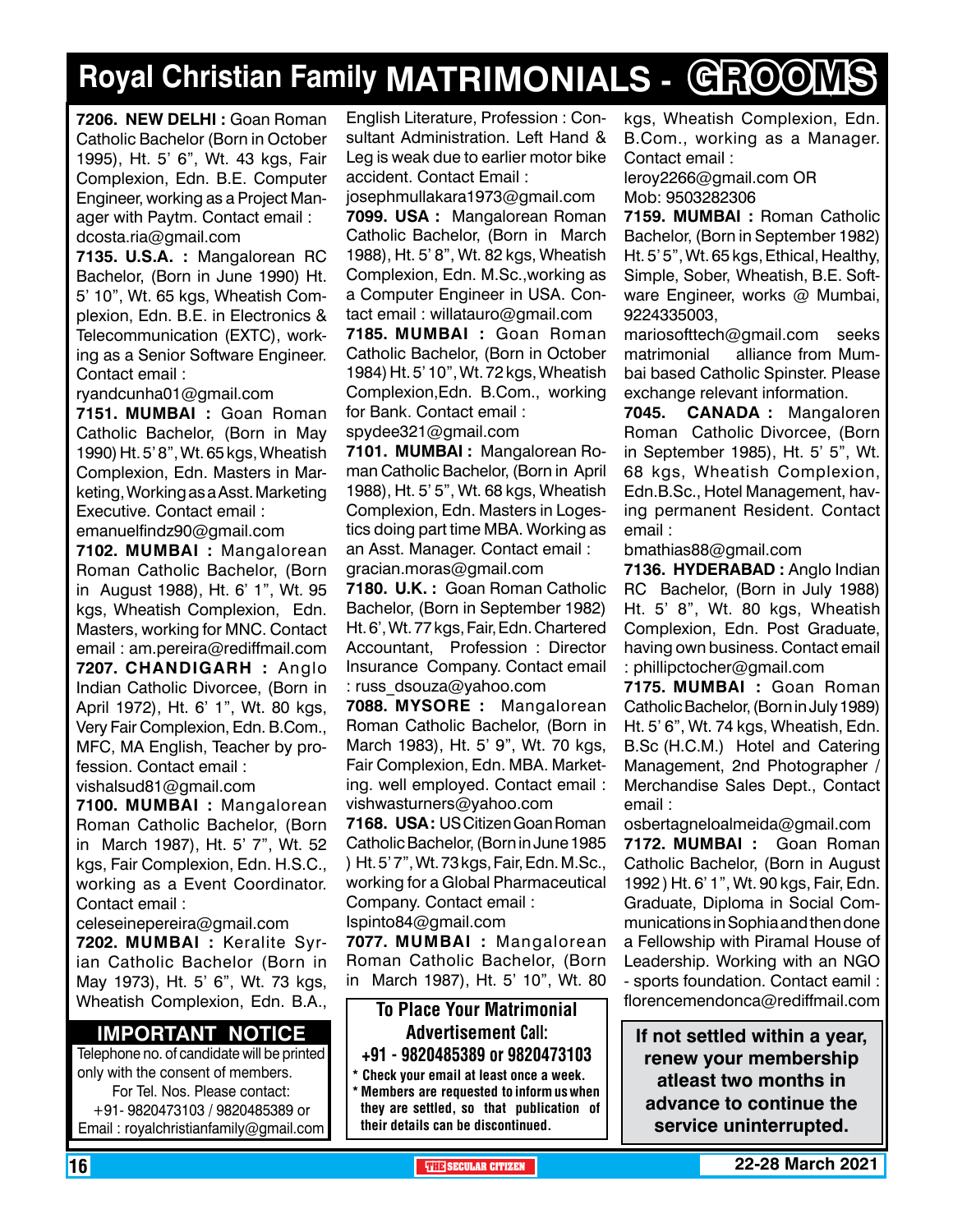# **Royal Christian Family MATRIMONIALS - BRIDES**

**7199. BANGALORE :** Mangalorean Roman Catholic Spinster, (Born in January 1990), Ht. 5' 2", Wt. 53 kgs, Fair Complexion, Edn. Master's in Mass Communications (NTU, Singalore) working as a Senior Manager of Corporate Communications in **SINGAPORE**. Contact email : mafern.2121@gmail.com

**7205. NEW DELHI :** Goan Roman Catholic Spinster, (Born in December 1996), Ht. 5' 3", Wt. 38 kgs, Wheatish Complexion, Edn. BDS, Bachelor in Dental Surgery, woking as a Dental Doctor in **PUNE**. Contact email : mariadcosta0505@gmail.com

**7182. MUMBAI :** Mangalorean Roman Catholic Spinster, (Born in October 1992), Ht. 5' 4", Wt. 72 kgs, Wheatish Complexion, Edn. B.Com., C.A., working as Asst. Manager in TATA Company. Contact : email : matrimonialp27@gmail.com

**7204. MUMBAI :** Goan Roman Catholic Spinster (Born in October 1989), Ht. 4' 11", Wt. 50 kgs, Wheatish Complexion, Edn. Graduate, PGD in Broadcast Journalism, working for National News Channel in **Bangalore**. Contact email :

stacypereira89@gmail.com

**7160. MUMBAI :** Mangalorean Roman Catholic Spinster, (Born in September 1988), Ht. 5' 7", Fair Complexion, Edn. BMS, working as a Senior Merchandiser in a Global Retail Company in Dubai. Contact email : prislobo10@gmail.com

**7128. MUMBAI :** Affluent business family R.C. East Indian Spinster, (Born in 12-04-1988), Ht. 5' 2", very beautiful and pretty. Edn. MS General Surgeon, Doctor by profession. Contact email : drvd2019@gmail.com

**7126. U.S.A. :** Mangalorean Roman Catholic Spinster, (Born in January 1992) from Mumbai, Ht. 5' 7", Wt. 60 kgs, Fair Complexion, Edn. B.E. (Computers) from Mumbai, M.S.

**Royal Christian Family Helps In Choosing The Right Life-Partner Serving Since 41 Years** (Information Systems) from US. Possesses H1B visa and is working as a Technical Analyst with an MNC in USA. Contact email :

wilfyjoy1315@gmail.com or call +91 98603 02527 / + 91 9970172527

**7194. MUMBAI :** Goan Roman Catholic Spinster, (Born in July 1989), Ht. 5' 1", Wt. 55 kgs, Wheatish Complexion, Edn. M.B.A. (HR), HR by profession. Contact email :

dsouza.elvina3@gmail.com

**7066. MUMBAI :** Mangalorean Roman Catholic Spinster, (Born in June 1987), Ht. 5' 4", Wt. 78 kgs, Fair Complexion, Edn. B.E., (EXTC) M.S. (International Business Management), working as a Consulting Manager. Contact email :

l2018anselm@yahoo.com

**7163 MUMBAI :** Tamilian Roman Catholic Spinster, (Born in December 1991), Ht. 5'3", Wt. 41 kgs, Wheatish Complexion, Edn. B.Com.,PGDM in HR working as a Receptionist. Contact email : dafrin1991@gmail.com

**7179. MUMBAI :** Mangalorean Roman Catholic Spinster, (Born in May 1994), Ht. 5' 2", Wt. 45 kgs, Fair Complexion, Edn. Bachelor of Pharmacy, working in an MNC as a Project Lead. Contact email : lin.r80@yahoo.com

**7143. MUMBAI :** Goan Roman Catholic Spinster, (Born in April 1987), Ht. 5' 4", Wt. 75 kgs, Wheatish Complexion, Edn. M.A. (Literature) working as a Sales & Marketing Manager. Contact email : irisedsouza@gmail.com

**7174. MUMBAI :** Mangalorean Roman Catholic Spinster, (Born in September 1990), Ht. 5' 6", Fair Complexion, Beautiful, Edn. B.Com., MBA, PGDM, working for a Ad Agency in Toronto, **Canada**. Contact email : roshanmehra@hotmail.com

**7142. MUMBAI :** Roman Catholic Spinster, (Born in December 1981), Ht. 5'3", Wt. 62 kgs, Very Fair Complexion, Edn. MBA (HR) working as a HR As-

### **Important Notice**

Telephone no. of candidate will be printed only with the consent of members. For Tel. Nos. Please contact: +91- 9820473103 / 9820485389 or Email : royalchristianfamily@gmail.com

sociate. Contact email : sunrays1227@gmail.com **7173 BANGALORE :** Mangalorean Roman Catholic Spinster, (Born in December 1989), Ht. 5' 5", Wt. 65 kgs, Fair Complexion, Edn. Bachelor of Engineering in EEE, working as a Sr. Engineer. Contact email : clara.kalare@gmail.com

**7141. MUMBAI :** Affluent business family Protestant Spinster, (Born in November 1995), Ht. 5', Wt. 55 kgs., Fair complexion, good looking, Edn., M. Pharma, Student. Contact email : saloni.1995naik@gmail.com

**7170 MUMBAI :** Mangalorean Roman Catholic Spinster, (Born in August 1996), Ht. 5' 7", Wt. 80 kgs, Fair Complexion, Edn. Graduate, working for Bank. Contact email : jenniferdmello25@gmail.com

**7139. MUMBAI :** Maharashtrian Protestant Spinster, (Born in May 1993), Ht. 5' 3", Wt. 47 kgs, Fair Complexion, good looking, Edn. B.Com., working as a Sr. Advisor in MNC. Contact email :

shirley.jadhav@gmail.com

**7166 MUMBAI :** Mangalorean Christian Parents seek alliance for their daughter, (Born in May 1992), Ht. 5'4", having completed her BCAF, presently working with MNC in Mumb ai. Contact email :

ste004ffy@yahoo.in

**7137. MUMBAI :** Karnataka Protestant Spinster, (Born in January 1996), Ht. 5' 5", Wt. 54 kgs, Wheatish Complexion, Edn. B.Com., working as an Accountant. Contact email : sujatareddy209@gmail.com

**Registered members can publish their ad in all the 50 issues in a year for Rs. 8000 only.**

If you wish to publish your matrimonial classified advertisement in all the 50 issues in a year, you can do so for an amount of Rs. 8000 only.

### To Place Your Matrimonial Advertisement Call:

- +91 9820485389 or 9820473103
- \* Check your email at least once a week. \* Members are requested to inform us when they are settled, so that publication of their details can be discontinued.

**22-28 March 2021 The Security of The SECULAR CITIZEN 17** THE SECULAR CITIZEN **17** THE SECULAR CITIZEN **17** THE SECULAR CITIZEN **17**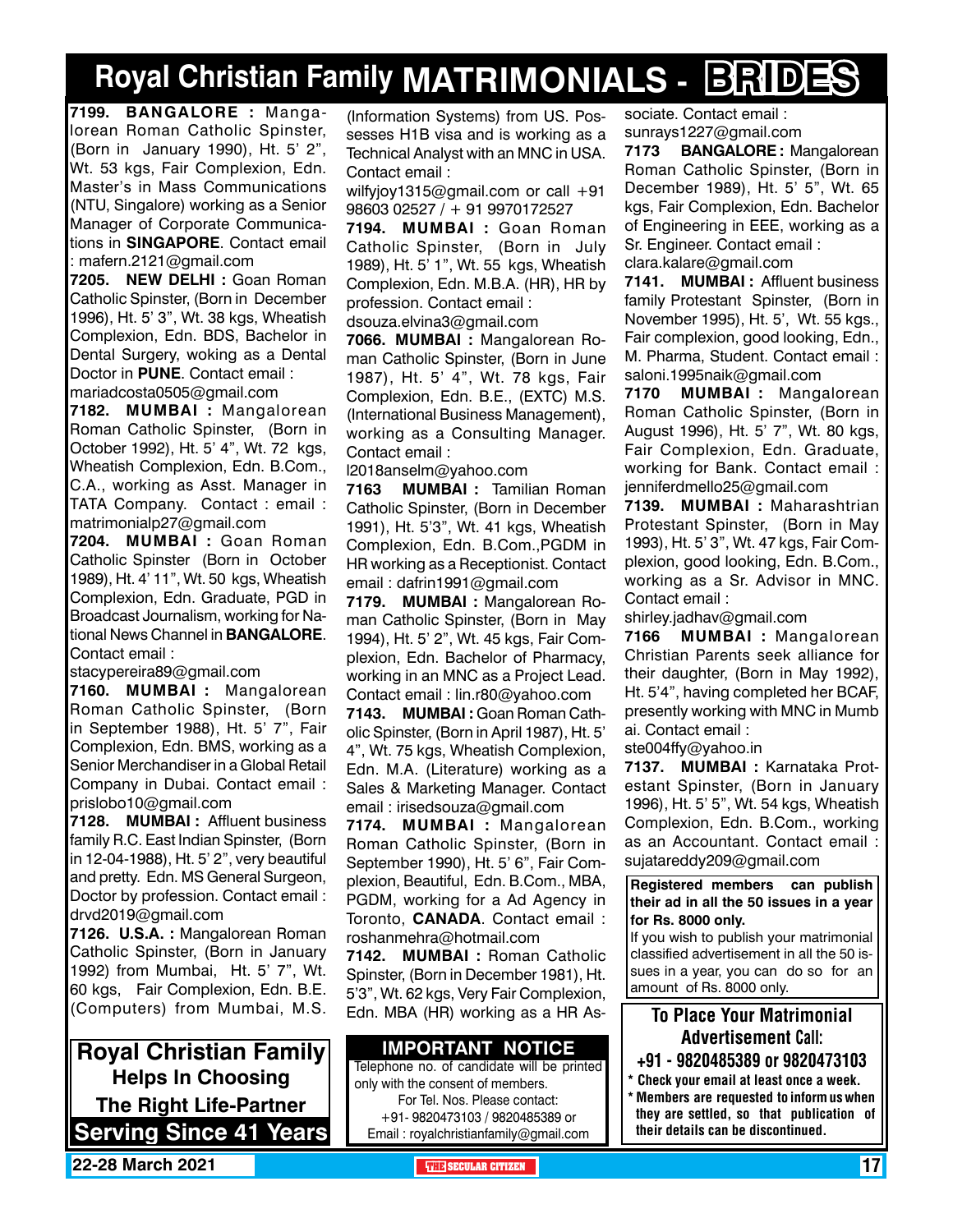## **Mangalore Ladies Knit to Keep Soldiers Warm**

#### *- Ivan Saldanha-Shet.*

**March 8,** International Women's Day...the zest of this day brought well motivated women of Mangaluru to "Lucy's". Unassuming shop/outlet, with a warm large heart and concerned about the welfare of all levels of people of our great nation - India. A 'presentation' of the efforts the group is putting in for the Army personnel struggling in the cold of our borders in the North, really came as a pleasant surprise. Collaborating in many ways including mustering raw wool materials with Cecilia Shresta (called -Leela), are Sabrina Hougard of 'Soulo Conversations' (a group of women empowering and motivating women); giving much needed support are Dr.Kalpana Ashfaque, Cauvery- women's branch of Lions and Ms Nirmala Pai of Inner Wheel (branch of Rotary club) and their teams.

 The presentation highlighted the hard work and effort by 36 volunteers at "Lucy's" to knit 172 solid sets of scarves/shawls and cowls from virgin wool for the heroic defense personnel on the freezing borders in the North East facing hostile enemies amidst the severe cold. These brave hearts alert 24x7, to protect the millions of people in India in peace and happiness. Indeed the thought and action of this great effort here in Mangalore is a good start with plans for bigger ventures. Indeed it is a contribution to take note, appreciate and emulate.

"LUCY's" : Cecilia Shresta, lived long with her family in the US, now settled in Mangalore with her husband, among their ancestral roots has a vision. She runs "LUCY's - Knitting, Crochet & Quilting - Classes and Sales." Located opposite the gate of the historical Rosario Cathedral on the ancient road to Hoige Bazar. Gradually many institutions and individuals came in to see and took interest in the "knit and pearl" popularity and it is a rallying point for many good



ideas and projects, with people contributing. These first 172 woolen sets were transported to Bangalore, defense authorities will arrange to send it to the right spots on the borders, for our fighting men.

 Ms. Sabrina Hougard of 'Soulo Conversations' explained that knitting and needlework may appear on the decline in popularity among the IT NewGen, yet it certainly is alive and even like old times, men play a role too. The application of knitting regularly has a very constructive and positive impact on the human brain and faculties, coordinating the hands and fingers (like hasta mudras), and pat-



terned eye movements go a long way in mental well being and can prevent and control dementia, alzheimer's and so on. This is a positive, constructive and helpful Occupational Therapy in all ages and challenges the potential.

The name "LUCY's" : The name is primarily of Cecilia's dear mother "Lucy Mascarenhas" (nee Pais, daughter of Martin Pais 1852-1921 of premier city wine merchants hailing from Urwa).

Lucy, brought up a large family in Bangalore in times that were difficult. It seems her mainstay and deep interest was in Needle work, Crochet and Knitting. Lucy mentored her ideas and skills not only to her children, but to many youngsters she took care of in the 1950s and 60s. She is a well known personality in the Konkani Catholic Community in Bangalore and Mangalore.

The second associate with the name "Lucy" is Cecilia's husband - Dr. Harold (Harry) Shresta PhD, (former professor Arkansas Uni). Dr.Harold's paternal grandmother was Lucy Shresta (1892-1960), the founder of 'Ladies Club' in 1918, still existing on the western road of Lighthouse Hill, Hampankatta, it has given unmatched support to Mangalore and its people, to women in particular. In founding the Ladies Club, she had a unique vision for women of Mangalore. Ms Lucy Shresta spent some time in London with her husband, and is often referred to as "London Lucy". Her ancestral home is the old classic manor house (original name - "INGLEDON"), now 'Roshni Nilaya' that the family gifted away in 1960.

Indeed it is noteworthy that Mangalore is contributing in several spheres to the national effort and women here are positively to the fore, with plans for the future. This is one example but there are many many more for sure and to seek ways and means to help people and our great country - INDIA.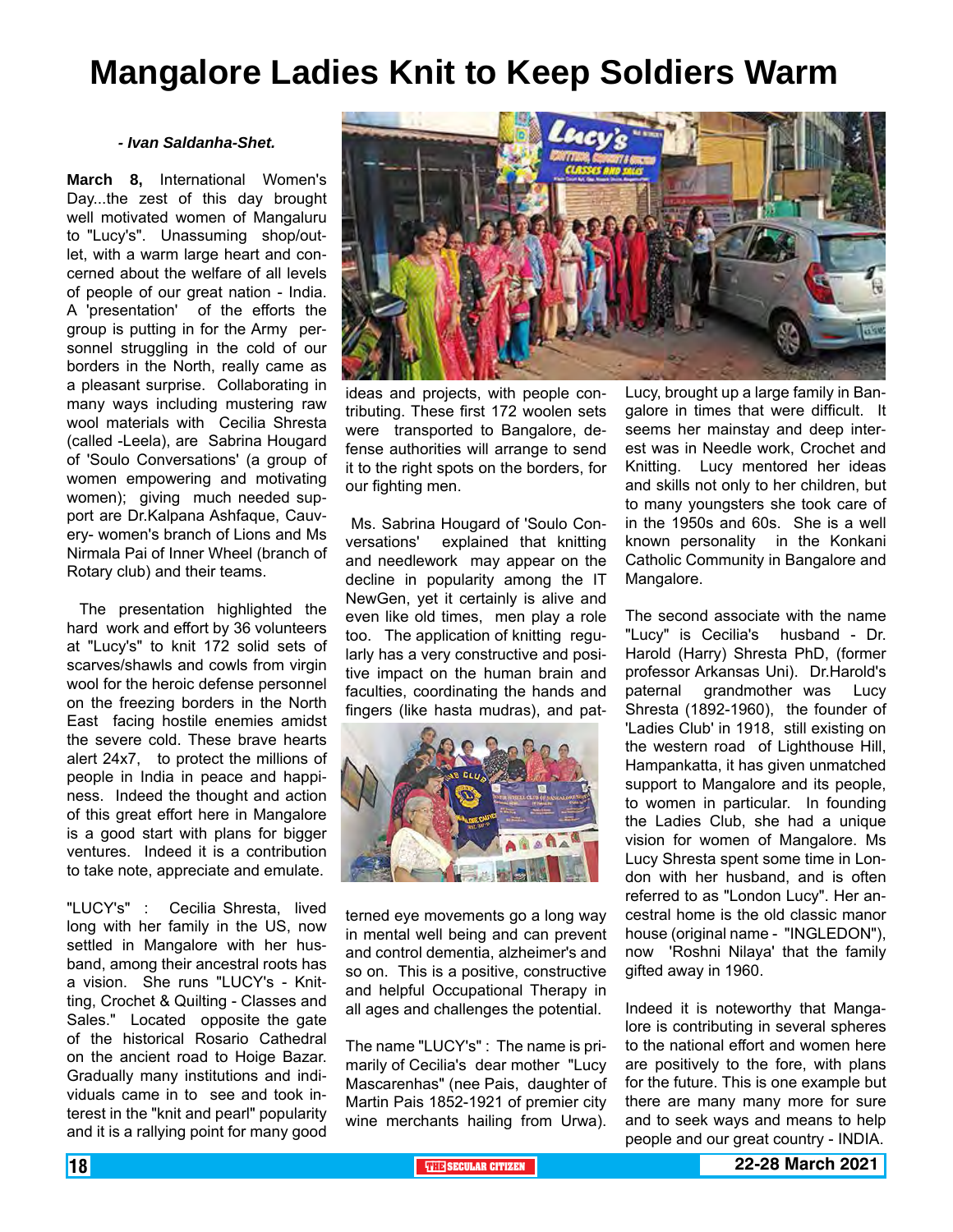**For a working woman, every day** is a challenge. Wake up early cook for the family, keep everything ready and rush to work, again come back in the evening and continue to finish the chores and retire to sleep.

Clock seems to tick fast and we tend to forget the basic necessities to smile, rewind and unwind.

World today is definitely changing and the surrounding we are in; a friendly hello and an open smile is doubted and makes us wonder why?

My story is almost the same, every day I get up early and rush to work. At work it is a new challenge every day. Some days are smooth and sails through easily and other days its tuff and hard to comprehend.

It was another Thursday, mid of the week and on waking up late I rushed to work without cooking anything and giving instructions to my husband to make something for himself. Morning breakfast was taken care by the hum-

ble oats and afternoon lunch was something I had to take care of.

My time at office was rather hectic, I was reprimanded by my boss and was bombarded with work and in between all this my hunger pangs

began to shoot and quickly I ordered something online and continued with my work.

Till afternoon I moved about with a grumpy face and did not take efforts to talk to anyone. After almost 40 minutes I realized that my food hadn't come and that's when I checked my phone and found that the delivery partner had arrived. On peeping out of my work station, I saw a rather old short thin man waiting with a parcel in his hand. Immediately I recognized him and rushed to grab my food.



I was angry at him; I choose to ignore him and snubbed. Despite my grumpy attitude he apologized to me and told me he was waiting for me for about 3 minutes. I asked why he hadn't called me, for which he gently smiled and told me that he saw everyone in the office busily working and he did not want to call and disturb me and had left a message for me, intimating about his arrival. He was calm and he smiled and asked me to give him the

rating which he felt was apt and left the office with another broad smile.

There was something about this man that really shook me. The clutter, anger and the mixed thoughts in my heads seemed to have shut for a moment and I began to

think about this gentleman. Usually when I order food, the delivery guys hurry since our office is in the 6th floor and they are allowed 10 minutes to deliver or else, they would be charged for parking. Most of them start calling from the lift and turn cranky when we are late even by 2 minutes to pick parcel from the door. This man, who was around 50 was so gentle and considerate, he did not mind about the parking fee but rather respected my time. He smiled, even after I snubbed at him, he chose to smile and was courteous enough to request me for a rating according to my choice.

The character of this man simply shook me. He wasn't a man with degrees, he was not working in a posh office but rather roamed around the city carrying others food but he was courteous and put in all the efforts he could in the job, but with a smile. I realized how important a smile was after looking at him. My rather horrible day had turned into a good one and I learnt a lesson for life just by this man's simplicity, honesty and that big wide smile.

I could not do much but I could tip him some extra amount for his brilliant work ethics and thank him profusely in my heart. This simple man had taught me to do my work diligently, despite the hurdles and above all he had taught me to smile.



**Mrs. Mary Margaret Mathias** (85 years) W/o Gregory Mathias Parishioner of Little Flower Church, Niddodi expired on Friday 12th March 2021 at Niddodi.

Mother of Stanislaus/Lucy, Denzil/Noreen, Adv.Genevieve/Adv.Pius, late Conrad, Lynel/Lloyd, Rayner/Neelima and late Longin/Benedicata.

Grandchildren: Sharal, Samuel, late Nestle, Darryl, Jason, Pearl, Keith, Kleff, McNeil, Simran, Greg and Mithali Great Grand Children: Avinash, Ashel and Aaryan



**by Sonal Lobo**